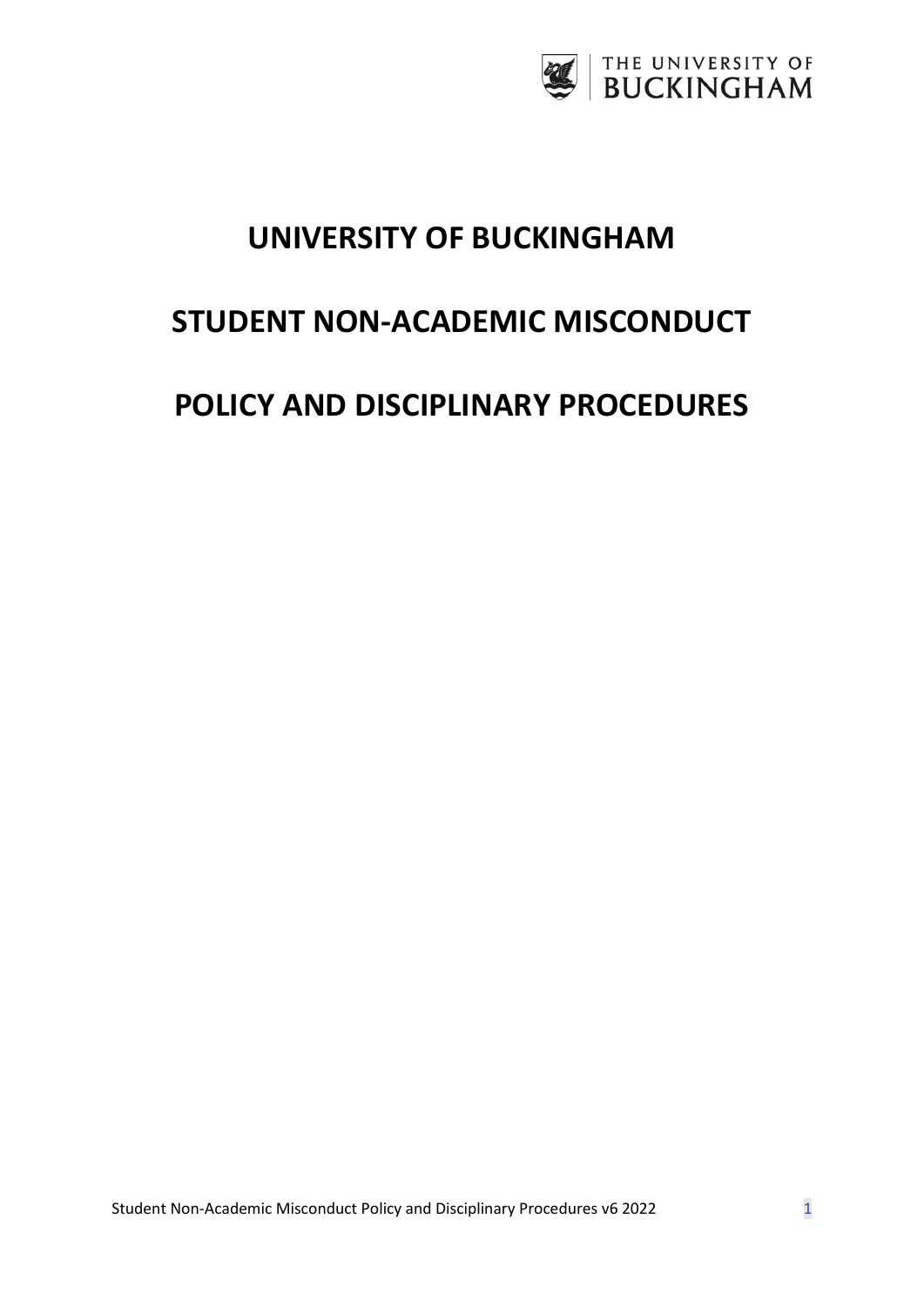

#### <span id="page-1-0"></span>**Index**

| $\mathbf{1}$   |                                                                                            |  |
|----------------|--------------------------------------------------------------------------------------------|--|
| $\overline{2}$ |                                                                                            |  |
| 3.             |                                                                                            |  |
| 4              |                                                                                            |  |
| 5              |                                                                                            |  |
| 6              |                                                                                            |  |
| 7              |                                                                                            |  |
| 8              |                                                                                            |  |
| 9              |                                                                                            |  |
| 10             |                                                                                            |  |
| 11             | Right of Review for Outcomes Imposed for Minor Non-Academic Misconduct 11                  |  |
| 12             |                                                                                            |  |
| 13             | Right of Appeal for Students against Outcomes Imposed for Major Non-Academic Misconduct 14 |  |
| 14             |                                                                                            |  |
| 15             |                                                                                            |  |
| 16             |                                                                                            |  |
| 17             |                                                                                            |  |
|                |                                                                                            |  |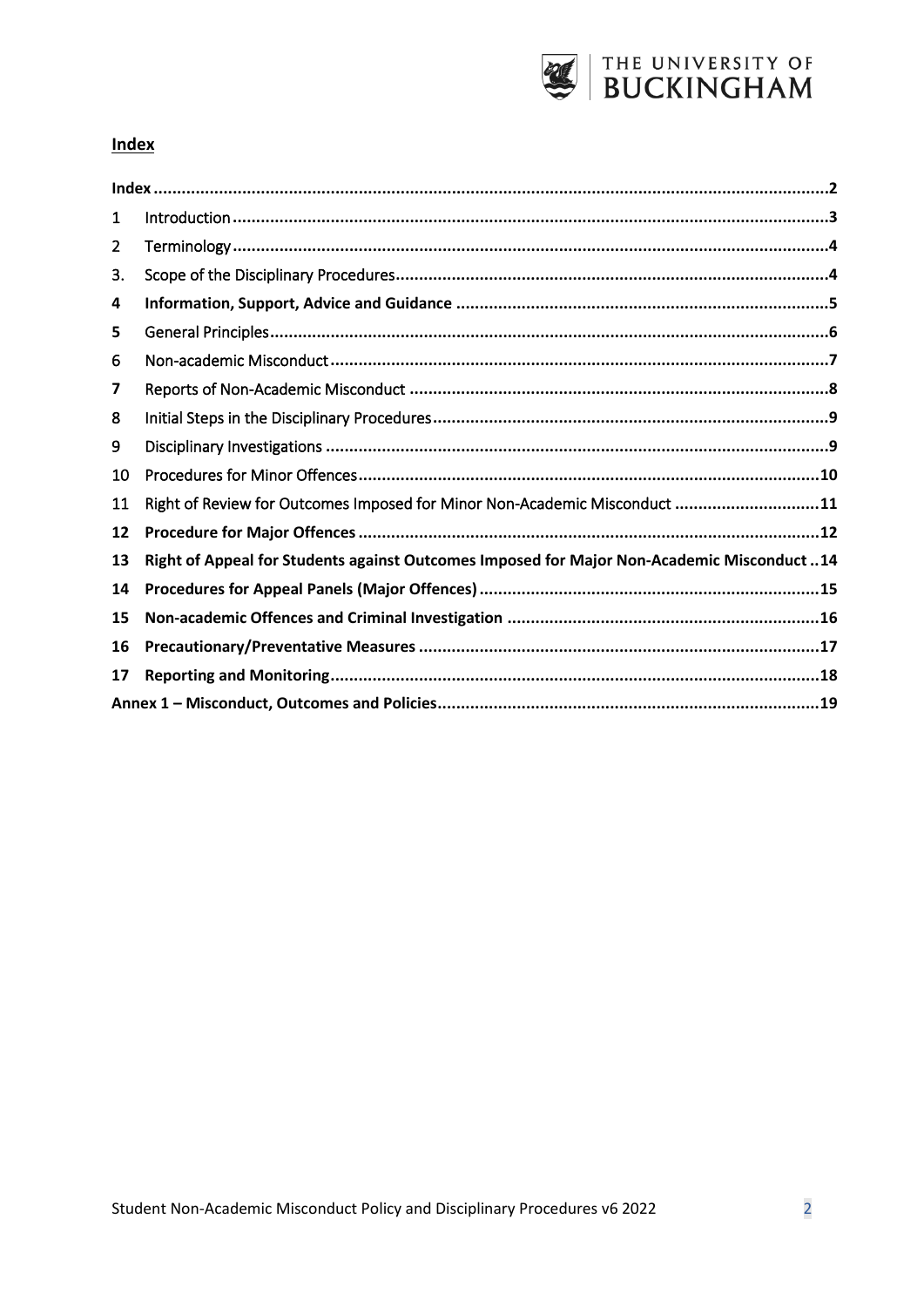

#### **STUDENT NON-ACADEMIC MISCONDUCT POLICY AND DISCIPLINARY PROCEDURES**

#### <span id="page-2-0"></span>**1** Introduction

- 1.1 The University of Buckingham ("the University") is a diverse and inclusive community. As members of the community, all students are expected to adhere to th[e University Regulations](https://www.buckingham.ac.uk/about/handbooks/regulations-handbook/)  [Handbook](https://www.buckingham.ac.uk/about/handbooks/regulations-handbook/) and relevant student policies. All students are expected to show respect for their fellow students, members of staff and for their property, as well as for the University's facilities and premises. Students are responsible for the consequences of their decisions and are expected to behave in a way that does not interfere unjustifiably with the normal operations of the University.
- 1.2 The University's relationship with the local community is very important. The University expects students to behave respectfully towards the members of that community and not to engage in behaviour that causes distress or harm to others. Students are encouraged to participate responsibly in the life of the local community.
- 1.3 All students must adhere to the [General Regulations for Students of the University.](https://www.buckingham.ac.uk/about/handbooks/regulations-handbook/)
- 1.4 The Student Non-Academic Misconduct Policy (NAMP) and its Procedures will be instigated where there is reason to believe that a student may have been involved in non-academic misconduct. Such misconduct may take the form of any disciplinary offence identified in the [General Regulations for Students of the University,](https://www.buckingham.ac.uk/about/handbooks/regulations-handbook/) any breach of the required standard of behaviour set out in Section 7 of the [General Regulations](https://www.buckingham.ac.uk/about/handbooks/regulations-handbook/) for Students of the University, or any matters in respect of which the General Regulations state that disciplinary action will be taken. It may also take the form of a breach of any of the University's policies and regulations including the Library Rules, Policy on Alcohol, Policy on Drugs and Dangerous Substances, Social Media Policy, Bullying and Harassment Policy, Use of University Data and Networks Policy, Sexual Misconduct and Harassment policy and the University Good Neighbour Guide.
- 1.5 This Policy and these Disciplinary Procedures apply to matters of alleged non-academic misconduct only. Alleged offences of academic misconduct will be dealt with under the University's Academic Integrity Policy.
- 1.6 This policy and these disciplinary procedures outline the means by which disciplinary matters involving non-academic misconduct will be handled and the sanctions that may be imposed. Alleged offences of academic misconduct will be dealt with under the University's [Academic](https://www.buckingham.ac.uk/wp-content/uploads/2019/01/3.6a-Academic-Misconduct-Policy-and-Procedures.pdf)  [Integrity Policy and Procedures.](https://www.buckingham.ac.uk/wp-content/uploads/2019/01/3.6a-Academic-Misconduct-Policy-and-Procedures.pdf)
- 1.7 The Senate is responsible for the maintenance of student discipline and good conduct but may delegate the exercise of any or all the relevant powers or duties to the Registrar and Director of Professional Services who shall normally delegate day-to-day responsibility for student discipline to the Student Conduct Team.
- 1.8 The Student Conduct Team will work with Student Support services to adopt a cohesive approach to swiftly resolve any incidents that may arise.
- 1.9 Matters reported to the Student Conduct Team will be handled in a confidential, sensitive manner. Student Support services will be available, if necessary, before, after or during any meeting arranged under these procedures.
- 1.10 This policy and these disciplinary procedures categorise alleged misconduct as either minor or major offences depending on the seriousness of the alleged misconduct. A non-exhaustive list of examples of misconduct can be found in [Section](#page-6-0) 6 an[d Annex 1](#page-18-0) and the specific procedures for alleged major and minor offences are outlined in **Sections 10** and [12.](#page-11-0)
- 1.11 The University reserves the right to determine any action required to be taken in response to alleged misconduct in accordance with any perceived risk to other students and/or members of staff and others and the severity of the alleged misconduct.
- 1.12 Where any risk is deemed serious, the Registrar and Director of Professional Services (in the case of misconduct amounting to a major offence) or the Assistant Registrar Student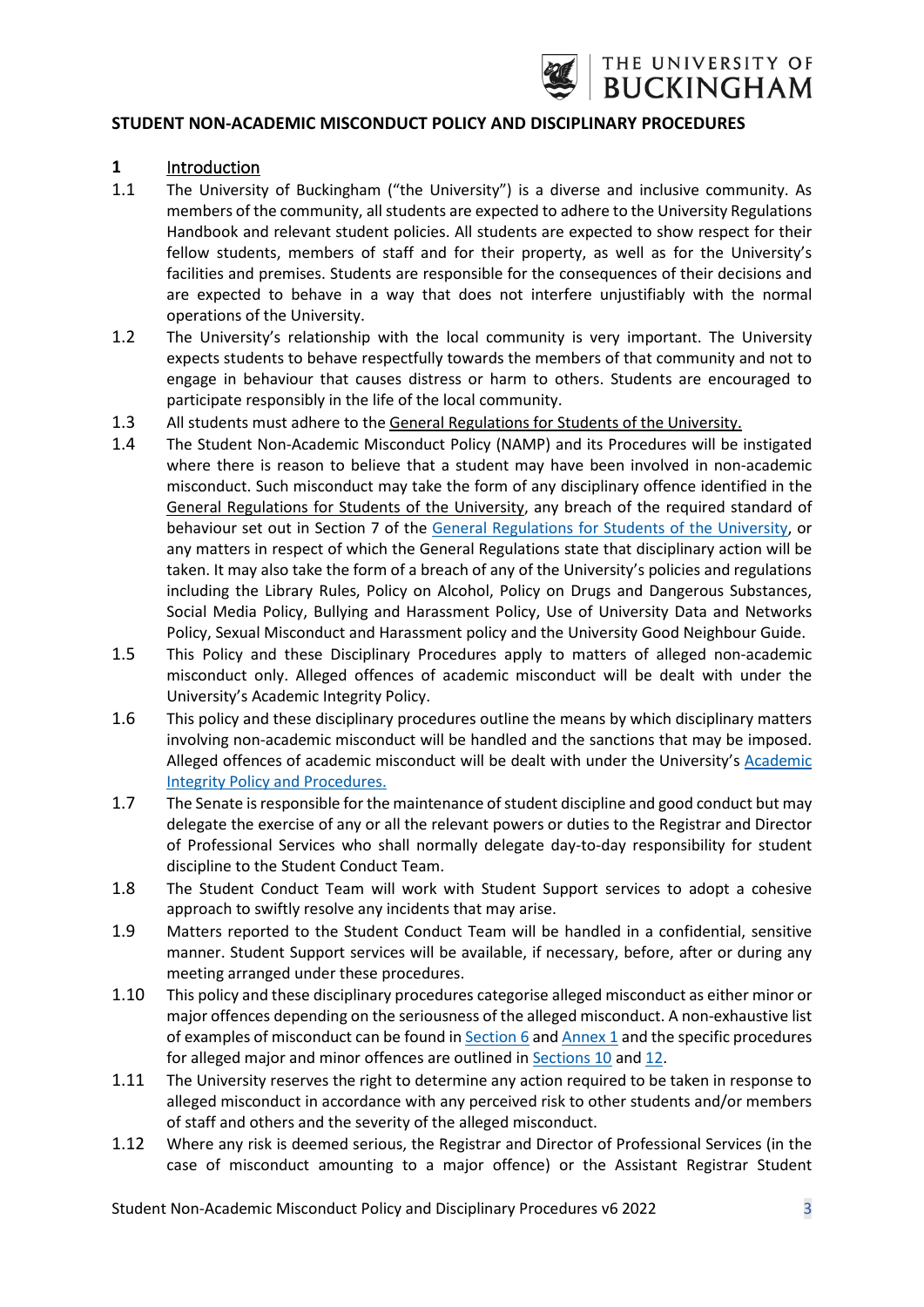

### THE UNIVERSITY OF **BUCKINGHAM**

Administration (in the case of misconduct amounting to a minor offence) may, upon the recommendation of the Student Conduct Manager, temporarily suspend or exclude a Student against whom misconduct is alleged from all or parts of the University grounds and facilities, and/or may restrict the student's access to all or parts of the University grounds and facilities. The authority to permanently expel a student from the University is granted exclusively to the **Vice-Chancellor or a council member, should a conflict of interest be identified.**

#### <span id="page-3-0"></span>**2** Terminology

- 2.1 Anyone making a report under this policy and these procedures will be referred to as a "**Reporter**."
- 2.2 Where a report is made by someone who is a victim of the alleged misconduct, or where such a person subsequently becomes involved in any disciplinary proceedings, that person shall be referred to as a "**Complainant**."
- 2.3 Any student who is alleged or suspected to have been involved in non-academic misconduct reported under this policy and these procedures will be referred to as the "**Student**."
- 2.4 Non-academic misconduct under this policy will be reported to the group referred to as the "**Student Conduct Team**" or "the Team." A person accompanying any Student reported or Complainant under this policy to a meeting and/or hearing (such as a fellow student or member of staff unconnected to the matter), will be referred to as a "**Supporter**" as set out in [Section](#page-5-0) 5.9.
- 2.5 Cases of major non-academic misconduct will be considered by the Major Offences Panel, referred to as "**the Panel**" as defined in [Section](#page-11-0) 12.6.
- 2.6 An application to appeal the outcome of a Major Offences Hearing where the sanction is expulsion, will be heard by the Appeals Panel for Major Offences of Non-Academic Misconduct (Expulsion), referred to as "**the Major Appeals Panel (Expulsion)**" as defined in [Section](#page-13-0) 13.5.
- 2.7 An application to appeal the outcome of a Major Offences Hearing where the sanction is any other remedy, will be heard by the Appeals Panel for Major Offences of Non-Academic Misconduct (Other Sanctions), referred to as "**the Major Appeals Panel (Other Sanctions)**" as defined in [Section](#page-13-0) 13.9.
- 2.8 Permanent staff-initiated termination of a University accommodation contract is referred to as "**Eviction**."
- 2.9 Temporary staff-initiated banning from any specific area of the University is referred to as "**Exclusion**."
- 2.10 Permanent staff-initiated banning from the University is referred to as "**Expulsion**."
- 2.11 Temporary staff-initiated banning from the University and programme of study is referred to as "**Suspension**."
- 2.12 Permanent staff-initiated withdrawal from studies is referred to as "**Withdrawal**."

#### <span id="page-3-1"></span>**3** Scope of the Disciplinary Procedures

- 3.1 This Non-Academic Misconduct Policy and these Disciplinary Procedures apply to all undergraduate, foundation, postgraduate taught and postgraduate research students, visiting and occasional students registered to study in all campuses and online at the University of Buckingham.
- 3.2 Where an alleged offence has taken place in any of the University's accommodation halls or residences, this policy and procedures may take precedence over any others.
- 3.3 Students registered on programmes leading to membership of a professional body should demonstrate appropriate behaviour and standards required for entry into that profession. Alleged misconduct, which may be judged to fall short of the professional codes of conduct,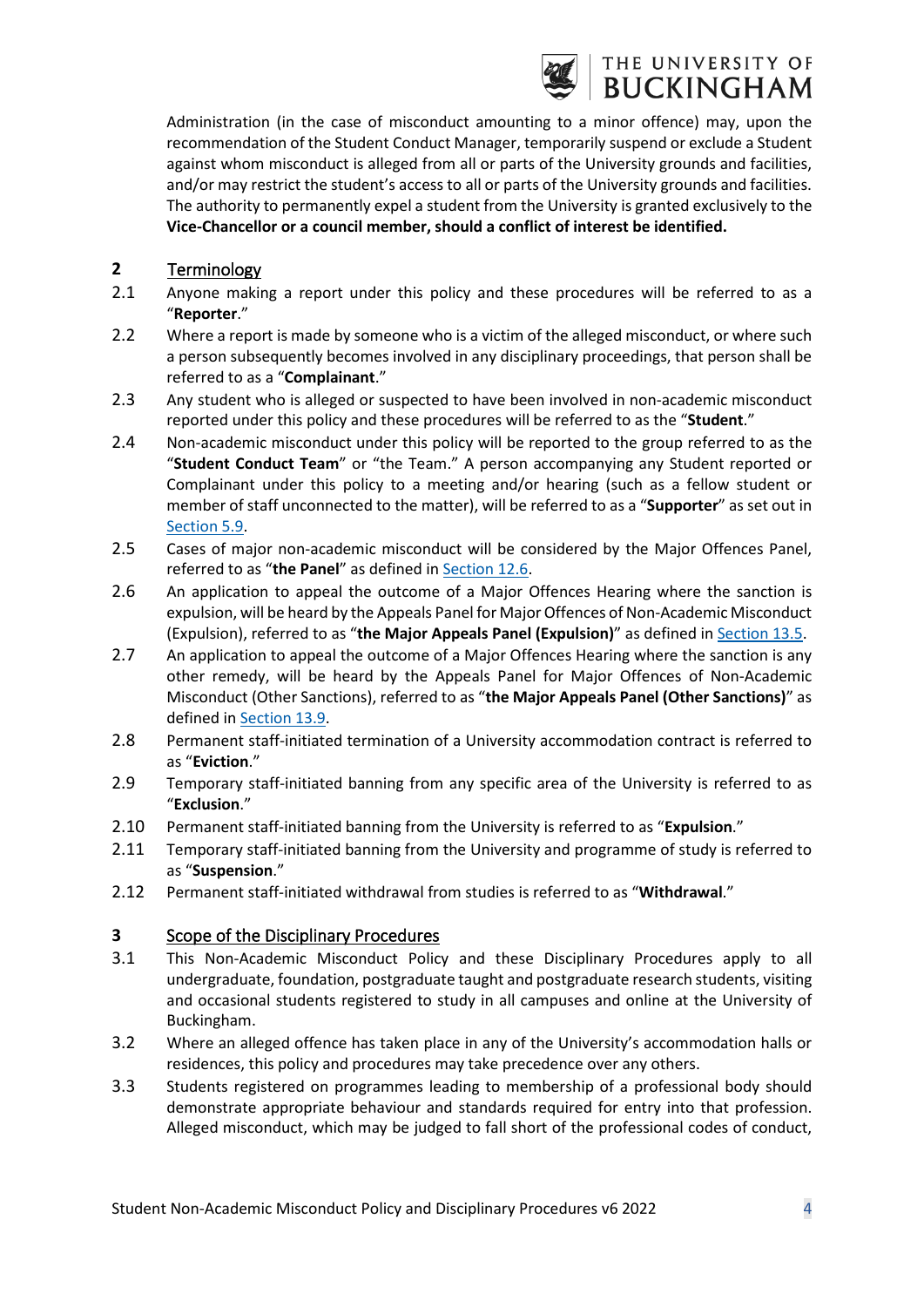

may be considered under the Fitness to Practise Proceedings as well as under these procedures.

- 3.4 The University may take disciplinary action in response to any alleged misconduct, which has impacted or may impact on its students, staff, or others as well as on the community and/or the University's property or reputation.
- 3.5 Disciplinary procedures will be conducted in an objective and thorough manner and the University will use it best endeavours to ensure that these take place within the time limits prescribed in this policy and procedures.
- 3.6 If a Student withdraws from the University during disciplinary proceedings, they will no longer be deemed a registered student and all disciplinary proceedings against them will be suspended. In the event of the Student reapplying to the University, disciplinary procedures may be reinstated under this policy.

#### <span id="page-4-0"></span>**4 Information, Support, Advice and Guidance**

- 4.1 Students are encouraged to report incidents of alleged misconduct to the Student Conduct Team, using the Report and Support online reporting portal [Report + Support -](https://reportandsupport.buckingham.ac.uk/) University of [Buckingham,](https://reportandsupport.buckingham.ac.uk/) or via email to [student.conduct@buckingham.ac.uk.](mailto:student.conduct@buckingham.ac.uk) The team are trained to deal with the complaint and to give appropriate advice. The team may liaise with internal and external agencies to ensure that the student receives the appropriate support, and that any ensuing investigation is not prejudiced. The University does however recognise that Complainants will sometimes be more comfortable reporting an incident to a third party, such as a counsellor in the Wellbeing, Skills and Diversity team, and will endeavour to investigate those complaints in a manner which would cause minimum inconvenience to the Complainant. It may be necessary for the Student Conduct Manager to make their own enquiries of the Complainant if there is insufficient information received from the third parties to satisfy the Student Conduct Manager that the alleged perpetrator has a case to answer.
- 4.2 Allegations of misconduct that are recorded on Report and Support will be reviewed by the Student Conduct Manager and they will make enquiries with the complainant to satisfy the alleged perpetrator has a case to answer.
- 4.3 If an anonymous allegation is received, no formal action can be taken by the University. The information will be used to identify and analyse trends to inform future campaigns to target unacceptable behaviours.
- 4.4 Anyone recognised as a Complainant under this policy (see [Section](#page-3-0) 2.2 above) will be entitled to know the outcome of any disciplinary proceedings resulting from the report to the extent that the Student Conduct Team deem necessary, being cognisant at all times of their duty to protect the privacy of individuals under the UK's data protection laws.
- 4.5 The outcomes of cases dealt with under this policy and these procedures will be shared with the relevant University services and/or departments and/or any relevant Regulatory Body.
- 4.6 Where there are concerns that the involvement of any student in disciplinary proceedings (whether as someone against whom allegations of misconduct have been made, as a Complainant or otherwise as a witness) will have a detrimental impact on them by reason of any ill health or disability, or by reason of the nature of the proceedings themselves, a referral should be made by the Student Conduct Manager, with the consent of the relevant student, to Wellbeing Skills and Diversity. Wellbeing Skills and Diversity will endeavour to provide appropriate support before, during and/or after any disciplinary investigation meeting/hearing. Such support will be offered as a matter of course to victims of serious misconduct such as sexual misconduct or physical assault.
- 4.7 The Student Conduct Manager will ensure that Student Support services provide any student, no matter what their personal situation is, with support at any point in the NAMP proceedings.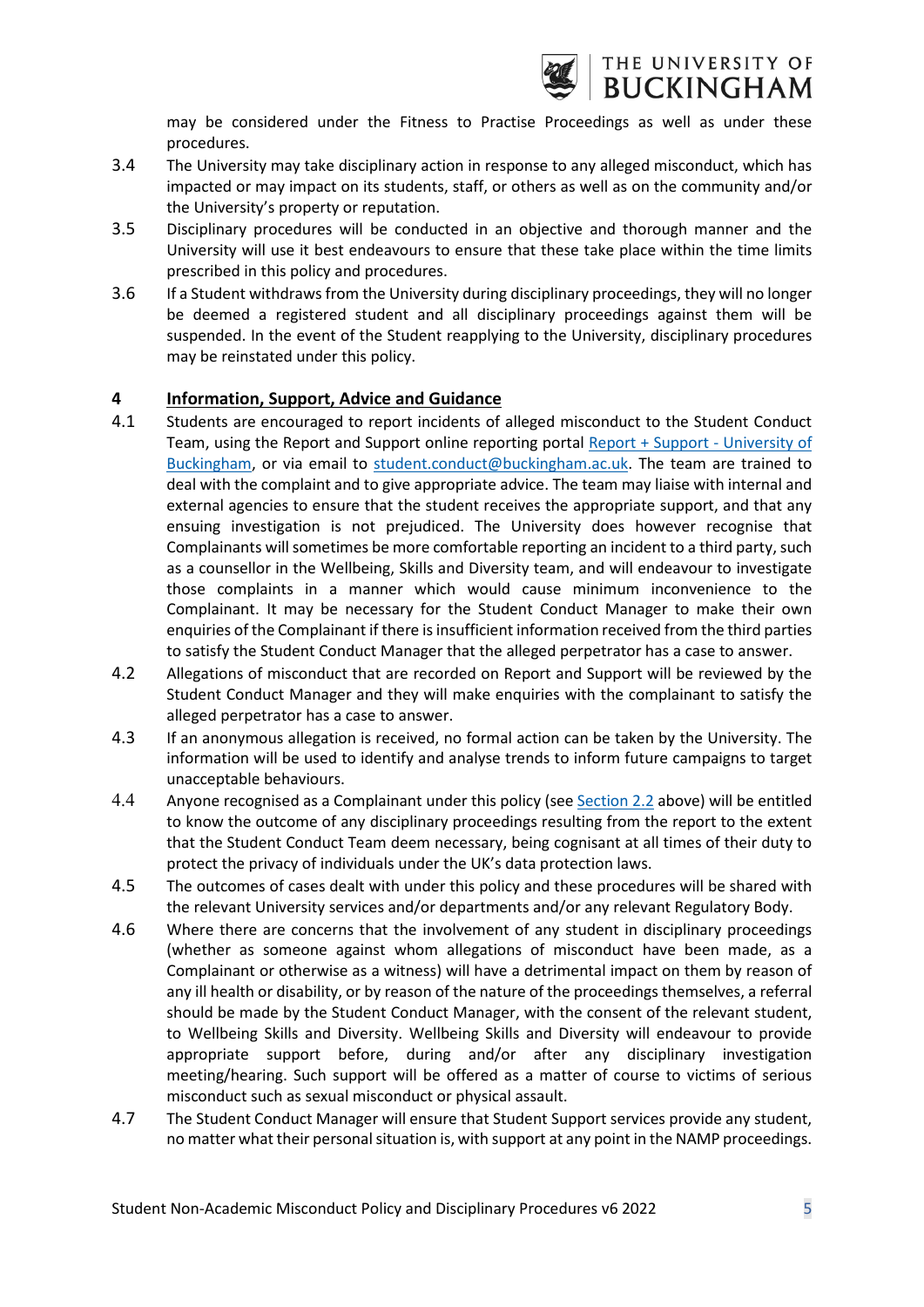

# THE UNIVERSITY OF **BUCKINGHAM**

Consent for such a referral will be sought for those students where there is a concern that ill health or disability of any student may impact on their ability to participate in proceedings.

#### <span id="page-5-0"></span>**5** General Principles

- 5.1 Any allegation of non-academic misconduct will be dealt with in the first instance under [Sections 7](#page-7-0) an[d 8](#page-8-0) of this policy.
- 5.2 The following principles shall apply to the implementation of these procedures to ensure that Students are treated fairly, consistently, appropriately, and transparently, and that allegations of non-academic misconduct are dealt with effectively, efficiently and in the best interests of all:
	- a) Cases will be handled in a confidential, sensitive manner.
	- b) Factual determinations will be reached on the balance of probabilities; in other words, where a finding of non-academic misconduct requires a determination that X or Y happened, the decision maker(s) will decide whether X or Y happened by asking whether it is more likely than not that X or Y happened.
	- c) The University will not act on allegations of misconduct, which the relevant decision maker(s) considers vexatious, spurious, or malicious.
	- d) The University reserves the right not to proceed with any investigation if the relevant decision-maker(s) considers that there are insufficient grounds or evidence to do so. Any such decision will be explained in clear and transparent terms to any Complainant and an appropriate record made.
	- e) In reaching any decisions, the relevant decision-maker(s) will take into account all the available evidence to the extent that it is determined to be relevant and credible.
	- f) A clear, accurate and appropriate written record shall be kept in an electronic confidential file of all actions and decisions taken in relation to reports of alleged nonacademic misconduct, and of all discussions, meetings and telephone calls related thereto, from the time of the initial report to the completion of all procedures including any appeals. In the event of any subsequent criminal investigation, the records will be available to the police
	- g) The Student shall have the right to be informed of, and to respond to, any allegations considered under this policy or these procedures.
	- h) The University shall ensure that the Student has access to all the evidence upon which it is proposing to base any disciplinary decision taken under these procedures.
	- i) Sanctions imposed under these procedures shall be reasonable and proportionate.
	- j) The Student shall have the right to appeal the outcome of any allegation of nonacademic misconduct reached under these procedures.
	- k) Legal representation will not normally be available to the Student or to any other participant in a meeting or hearing held under these procedures.
- 5.3 These disciplinary procedures do not aim to emulate the criminal law or criminal justice system, but the University has legal obligations relevant to these procedures including a duty to act fairly and reasonably in relation to all parties. Similarly, these procedures take into account rules of natural justice, which confer on students facing allegations of non-academic misconduct the right to know the case against them; the right to defend themselves; and the right to have their cases considered impartially.
- 5.4 Students will be given the opportunity to attend any investigatory meeting and/or disciplinary hearing. If a student attends a disciplinary hearing, they will be asked to leave whilst the panel deliberate the outcome. If a Student is unable to attend a meeting or hearing on a date initially proposed, the University will normally agree to postpone to an alternative date, which will not generally be more than 5 days after the originally suggested date.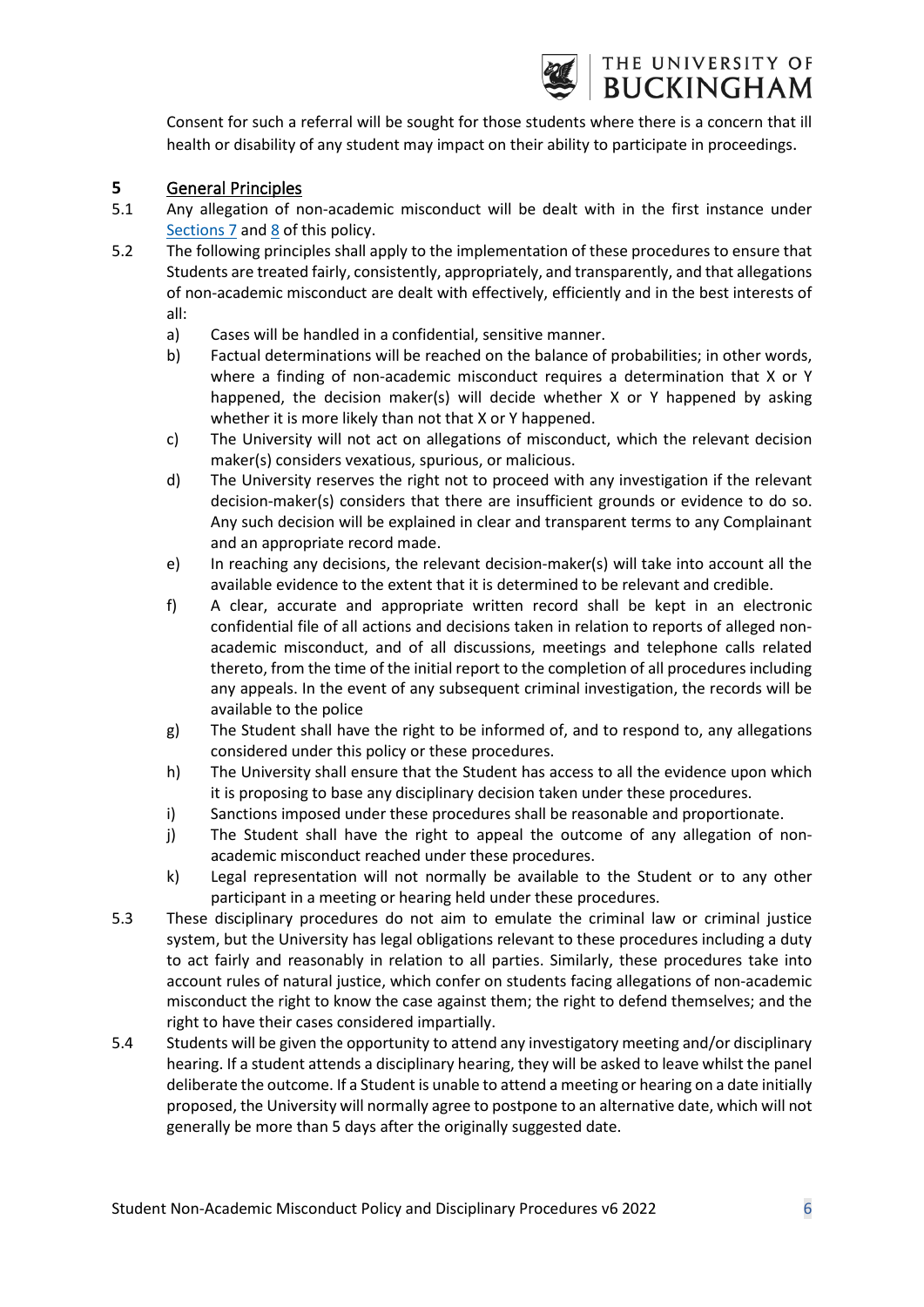

- 5.5 The University may conduct proceedings by telephone or video conference if necessary. If video conferencing is used the meeting may be recorded to support note taking. Permission from attendees will be sought before recordings commence and they will be deleted once the notes from the meeting are shared with participants.
- 5.6 If a Student is unwilling to participate in a meeting or hearing, or is unable to participate, the University may hold the meeting in the Student's absence and the Student will be invited to submit written representations, which will be considered by the relevant decision-maker(s).
- 5.7 If a Student fails to attend a meeting and/or hearing without good reason, having previously been properly notified of the meeting and/or hearing, the University may continue with the meeting and/or hearing in their absence.
- 5.8 Failure by a Student to attend a meeting and/or hearing without having given the University reasonable notification of their intended absence may result in further disciplinary action.
- 5.9 Students and Complainants have a right to be accompanied to any meeting and/or hearing carried out under these procedures by a Supporter: normally a fellow student or a University member of staff who has no connection to the matter under consideration. This right is a right to be accompanied for the purposes of support only and not a right to representation and the Student shall be expected to speak on their own behalf.
- 5.10 Notwithstanding Section 5.9, the Chair of any meeting or hearing may, at their discretion, permit a Student's Supporter to address the meeting or hearing.
- 5.11 In exceptional cases, a Student may be permitted legal representation under the procedures applicable to major offences. The question of whether any such representation will be permitted is one for the Chair of the Major Offences Panel (the "Panel") who may, if permitting such representation, also appoint a legal adviser to the Panel. In such a case, the legal adviser may be present at all discussions of the Panel for the purpose of providing advice.
- 5.12 The University will use its best endeavours to adhere to the time limits outlined within these procedures but, where necessary, time limits may be adjusted accordingly. Where this happens, the Student and any Complainant will be informed of the reasons for this by a member of the Student Conduct Team via email.
- 5.13 Where necessary and appropriate, the University may adjourn any disciplinary investigation meeting and/or hearing and reconvene it at a later date.
- 5.14 The Student and/or Complainant and/or any witnesses involved in an investigation into nonacademic misconduct must not discuss the case with the wider student body. Contact between the Student, Complainant and any witnesses should be avoided during the investigation.

#### <span id="page-6-0"></span>**6** Non-academic Misconduct

- 6.1 Allegations of non-academic misconduct will be dealt with under the **minor** or **major** disciplinary processes depending on the severity of the alleged misconduct. Types of nonacademic misconduct are set out in [Annex 1.](#page-18-0) They consist of, but are not limited to:
	- a) Action or conduct that causes actual or potential distress or harm to others, regardless of whether distress or harm was intended.
	- b) Action or conduct that causes actual or potential damage to the property of others.
	- c) Action or conduct that disrupts the normal operations and/or safe use of the University facilities and premises, including by damaging the reputation of the University.
	- d) Action or conduct that interferes with or impedes the ability of members of the University to work or study.
	- e) Action or conduct which, for Students of Medicine and Allied Health courses falls short of the behavioural standards expected by the General Medical Council. The misconduct could be such that a referral to the Fitness to Practise process is deemed appropriate by the PSC committee and if this the case the student will be notified accordingly.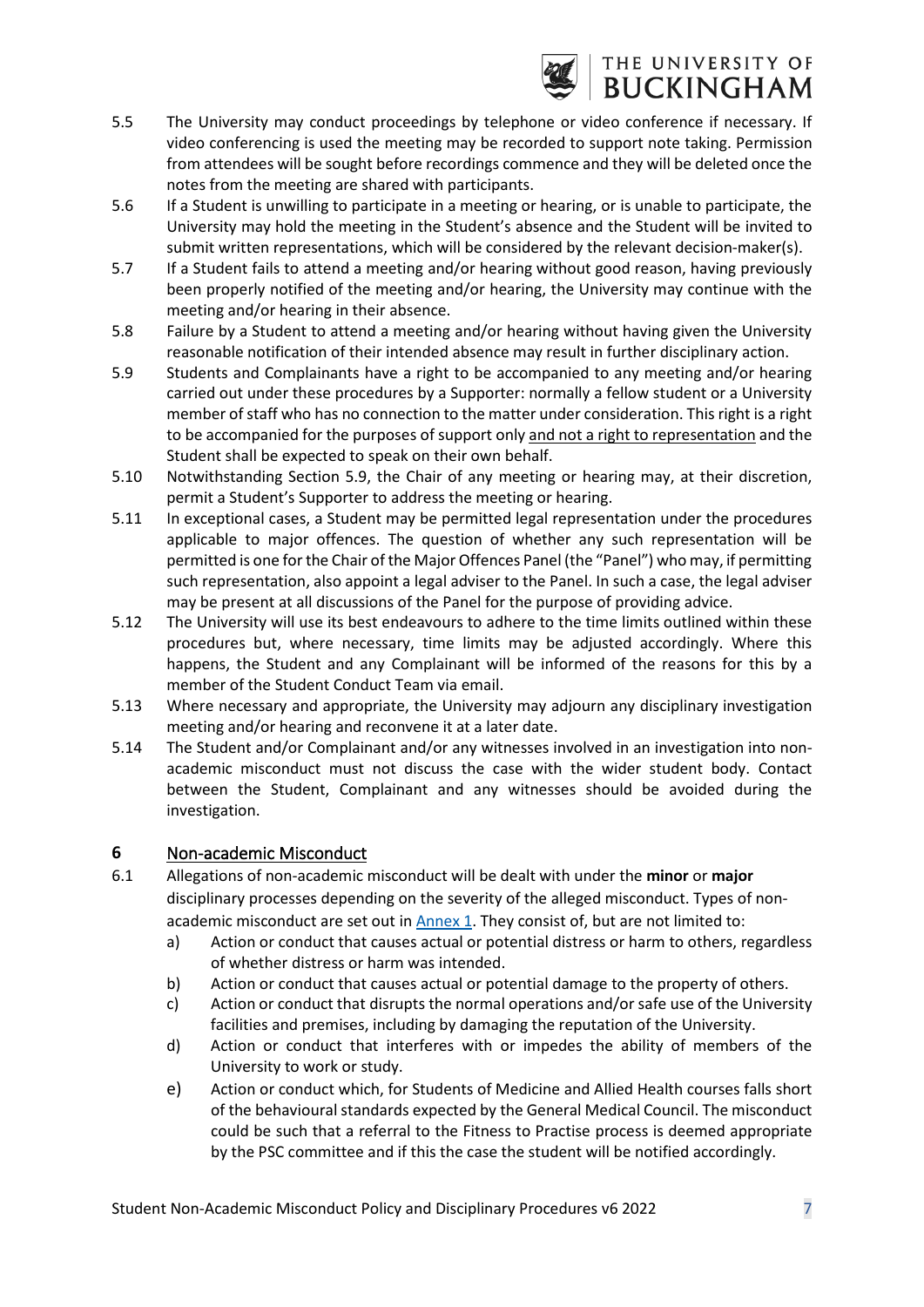

6.2 Alleged misconduct that would otherwise be regarded as minor offending may be treated as major offending if the Student has been involved in multiple or repeated offending.

#### <span id="page-7-0"></span>**7** Reports of Non-Academic Misconduct

- 7.1 Anyone wishing to make a report or complain about the conduct of a student should contact the Student Conduct Team via email: [student.conduct@buckingham.ac.uk,](mailto:student.conduct@buckingham.ac.uk) alternatively, an allegation may be recorded using [Report and Support.](https://reportandsupport.buckingham.ac.uk/) In the event that staff outside of the Student Conduct Team are made aware of serious misconduct, they should notify the Student Conduct Team as soon as is reasonably practicable. Staff to whom reports of non-academic misconduct are made should refer to and act in accordance with the procedures in this document.
- 7.2 Reports of alleged non-academic misconduct made against a student by third parties external to the University community, will be investigated as far as reasonably practicable. Once a case has been reported, it is a matter between the student(s) concerned and the University. However, where a matter concerning a third party has been reported to the police, interventions from the University are not possible.
- 7.3 Anyone making a report of alleged non-academic misconduct that may amount to or include criminal offending, will be provided with support by the Student Conduct Manager or their nominee to understand the available options and/or to decide how to proceed. These recommendations may include the following:
	- a) Making a report to the police.
	- b) Attending the nearest sexual assault referral centre (in a case of alleged sexual misconduct), to enable the collection of forensic evidence while the Complainant is deciding on next steps.
	- c) Arranging for counselling by the Wellbeing Skills and Diversity team or their nominee.
	- d) The Complainant deciding not to escalate the matter to the police, the University has a responsibility to ensure that the Complainant is fully supported in any decision they make and encouraged to report serious matters to the police.
- 7.4 The Student Conduct Manager will ensure that anyone reporting alleged non-academic misconduct which may amount to or include criminal offending, understands the process related to each option and, in particular, the difference between criminal investigation/proceedings and the University's disciplinary investigation/proceedings. The Student Conduct Manager will ensure that the reporting student has had this explained to them, in such terms as are appropriate in the circumstances, that:
	- a) Under the criminal process, the alleged misconduct will be treated as a potential criminal offence (rape or assault for example), whereas under the University's disciplinary procedures it will be treated as a potential breach of discipline (sexual or physical misconduct, for example).
	- b) Any investigation under this policy and procedures will be more limited than a criminal investigation because forensic analysis and medical examinations are not available to the University, and the University has no power to compel witnesses to give evidence.
	- c) The sanctions available to the University under these procedures are more limited than those available to a judge on a finding of criminal misconduct.
	- d) The University will not disclose information about the outcome of disciplinary proceedings except in very limited circumstances.
- 7.5 Where the alleged misconduct may amount to a criminal offence, and in which a Complainant does not wish a report to be made to the police (or to make any such report themselves), the Student Conduct Manager will advise the complainant that any steps taken under the policy and procedures in relation to the alleged misconduct may affect any future police investigation, should the Complainant subsequently decide to make such a report.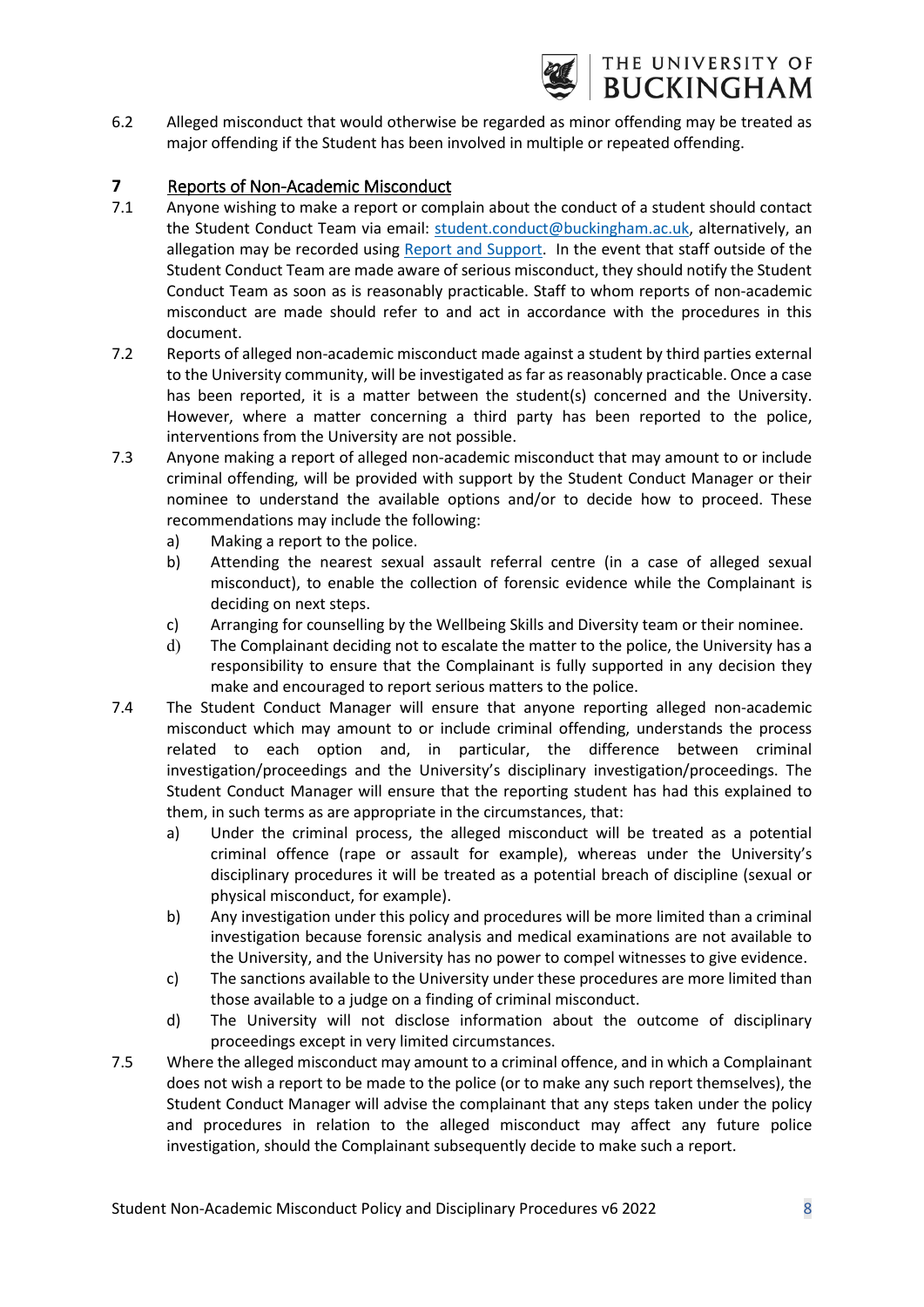

- 7.6 Where the victim of an alleged misconduct which may amount to or involve the commission of a criminal offence is a member of the University community (student, staff or visitor), and wishes to make a report to the police, the University will support them so to do.
- 7.7 Where the University itself is the victim of alleged misconduct that may amount to or involve criminal behaviour, it may report such alleged misconduct to the police. It will also report alleged misconduct to the police where legally obliged so to do.

#### <span id="page-8-0"></span>**8** Initial Steps in the Disciplinary Procedures

- 8.1 When a report of non-academic misconduct is brought to the attention of the Student Conduct Team, the matter will usually be referred to the Student Conduct Manager in the first instance, unless the Student Conduct Manager is unable to act because of their lack of availability, a potential conflict of interest or for any other good reason, in which event the matter shall be referred to the University's Assistant Registrar Student Administration or nominee.
- 8.2 The Student Conduct Team will determine whether the allegation is one that falls within the scope of this policy and these procedures.
- 8.3 Complainants may be invited to a meeting to discuss their report further.
- 8.4 If the Student Conduct Manager considers that an allegation of misconduct is vexatious, spurious or malicious or there are deemed insufficient grounds to proceed, they may dismiss the complaint or report without further investigation. Any such decision, together with the basis for it, must be explained to any Complainant and an appropriate record made of the explanation. Malicious complaints may be referred for disciplinary action.
- 8.5 The Complainant may request a review of the decision to dismiss a complaint deemed vexatious, spurious, malicious or ineligible due to insufficient grounds. The request for review must be lodged within 10 days of the dismissal by completing th[e Review/Appeal Form Against](https://www.buckingham.ac.uk/wp-content/uploads/2022/01/NAMP-Review-Appeal-Form.pdf)  [Decisions of Non-Academic Misconduct Proceedings.](https://www.buckingham.ac.uk/wp-content/uploads/2022/01/NAMP-Review-Appeal-Form.pdf) This must be submitted to the University's Student Conduct Team via email at student.conduct@buckingham.ac.uk. The review will be conducted by the Assistant Registrar (Student Administration) and an outcome will be issued within 10 working days of receipt of the request.
- 8.6 Where any alleged misconduct may also amount to or involve the commission of one or more criminal offences, the Student Conduct Manager will make enquiries as to whether the alleged misconduct has already been reported to the police, and if it has not, whether any such report is under consideration.
- 8.7 In any case in which a report has been made to the police, the Student Conduct Manager will usually suspend the investigatory procedures pending the outcome of that report, giving due consideration to any advice given by the investigating officer in the police investigation.
- 8.8 The Student Conduct Manager may decide that the nature of the alleged misconduct is such that it is not suitable for determination under these procedures, (by reason of the seriousness of the matters alleged, and/or the likely difficulties relating to evidence, and/or any other reason), and in that event will refer the matter to the appropriate authority with the necessary powers to investigate and impose an appropriate sanction.

#### <span id="page-8-1"></span>**9** Disciplinary Investigations

- 9.1 In any case, in which the Student Conduct Team determines that an allegation of misconduct should be dealt with under these procedures, the Student will be invited to an investigatory meeting by means of an email sent to the Student's University email account (which students are expected to check regularly). The notice will outline the nature of the matter under investigation where appropriate, and the relevant procedures.
- 9.2 If the Student Conduct Manager feels there is a possible conflict of interest they may consider whether to engage a Senior Member (or members) of Staff or an external investigator, to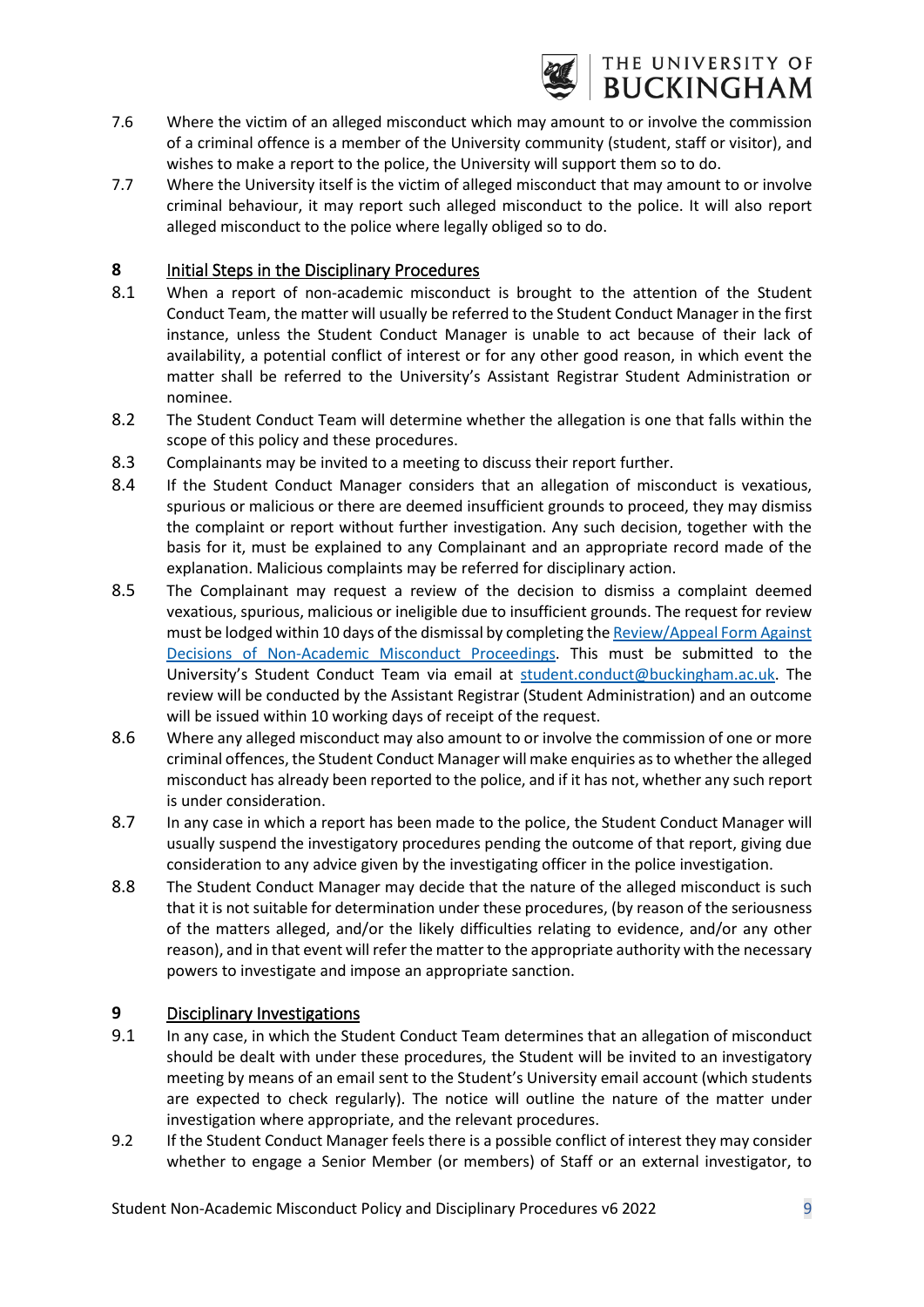

conduct an investigation into the case. If such a decision is reached, the Student must be informed of it in writing.

- 9.3 The invitation to the investigatory meeting will give the Student at least 48 hours' notice of any meeting to be held in term-time (and at least a week's notice of any meeting to be held outside term-time), except in cases of exceptional urgency arising during term-time, in which case a Student may be given a shorter period of notice. In such cases, every reasonable effort will be made to ensure that the Student has received notification of the meeting.
- 9.4 The investigatory meeting will be conducted by the Student Conduct Manager or their nominee responsible for the case. Where more than one staff member is involved, they will agree a Chair of the meeting in advance and will notify the Student accordingly at the start of the meeting. The proceedings will be recorded by the Student Casework Officer or their nominee.
- 9.5 During the investigatory meeting, the Student will be given the opportunity to present their response to the matters raised in the original report of misconduct, and to make representations in relation to those matters. They may notify the Student Conduct Manager of any witnesses whose evidence might be taken into consideration, and the relevance of such evidence.
- 9.6 In any case in which video or audio footage is relied on or has been secured as possible evidence in the investigation of alleged non-academic misconduct, the footage must be provided to the Student at the meeting (or in advance of it), and the Student must be permitted to make representations on it.
- 9.7 The Student Conduct Manager, The Complainant and the Student may identify witnesses who will be contacted by the Student Conduct Manager, the Snr member (or members) of staff or external investigator and invited to a meeting during the course of the investigation.
- 9.8 The outcome of an investigatory meeting will be one of the following determinations:
	- a) That there are inadequate grounds on which to proceed with the disciplinary proceedings, and/or that there is and is likely to continue to be, insufficient evidence upon which the allegation(s) of misconduct could be upheld, in which case the proceedings will be terminated without any sanction being imposed against the Student;
	- b) That the matter requires further investigation before the alleged misconduct can be classified as minor or major, in which case the Student will normally be informed of this by the Student Conduct Manager at, or within 24 hours of, the end of the meeting. After further investigation, the Student Conduct Manager will determine whether outcome a, c or d is appropriate;
	- c) That non-academic misconduct amounting to a **minor offence** may have occurred, in which case the procedures in **[Section](#page-9-0) 10** will apply; or
	- d) That non-academic misconduct amounting to a **major offence** may have occurred, in which case the procedures in **[Section](#page-11-0) 12** will apply.
- 9.7 The question of whether the alleged misconduct may amount to a major or minor offence will be determined taking into account the potential sanction if the misconduct is found to be proven. Usually, misconduct that may result in suspension of studies or expulsion will be deemed a major offence.

#### <span id="page-9-0"></span>**10** Procedures for Minor Offences

- 10.1 If the Student Conduct Manager determines that alleged misconduct, if proven, may amount to a **minor** offence the following procedures will apply.
- 10.2 The Student Conduct Manager must inform the Student of the allegations and of the procedures which will be followed.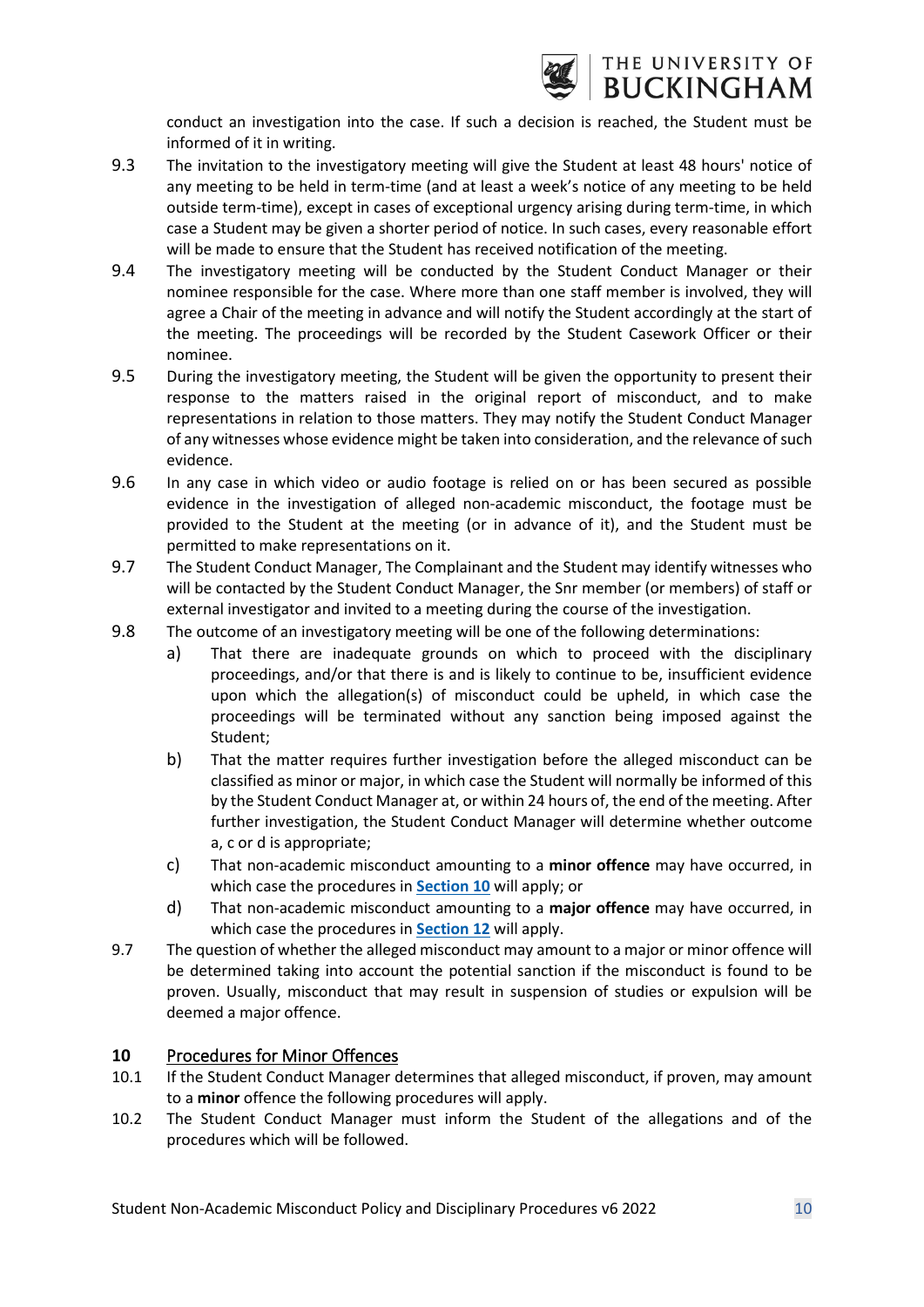

## THE UNIVERSITY OF **BUCKINGHAM**

- 10.3 When all investigatory meetings have been concluded, the Student Conduct Manager will write an investigation report, which will include a determination of the outcome and details of any sanctions imposed.
- 10.4 In some cases of alleged misconduct that, if proven, would amount to a minor offence, an investigatory meeting with the Student may not be necessary. An example of this would be where a report of misconduct is received from the Security Team that contains images and sufficient evidence to show that the incident did take place and that the Student is responsible. In such cases, the Student Conduct Manager may determine the outcome without referral to the Student.
- 10.5 The Student Conduct Manager may decide to take no further action in the case of a Student who is found to have committed a minor offence or where no offence may be proven. If considered appropriate, and other students are involved the Student Conduct Manager may arrange for the matter to be mediated subject to obtaining the consent of the Students involved.
- 10.6 In other minor offence cases the available sanctions consist of one of the following:
	- a) A verbal warning
	- b) A written warning which may also include the imposition of a behavioural contract and/or a fine and/or eviction from University accommodation
- 10.8 The Student Conduct Manager will take into account in determining any sanction(s), any previous non-academic misconduct that the Student has been found to commit, and/or which they have admitted. Any sanction determined will be proportionate to the misconduct committed. Involvement in recurring/multiple incidents will result in a more stringent sanction – see [Annex](#page-18-0) 1.
- 10.9 The Student Conduct Manager must inform the Student in writing of the outcome within 15 working days from the complainant meeting, as well as details of any sanction to be imposed and details of how to appeal.

#### <span id="page-10-0"></span>**11** Right of Review for Outcomes Imposed for Minor Non-Academic Misconduct

- 11.1 A Student or Complainant may request a review against the outcome of a minor disciplinary hearing, or the imposition of any sanction by the Student Conduct Manager, by completing the Review/Appeal Form Against Decisions of Non-Academic Misconduct Proceedings This must be submitted to the Student Casework officer via email at student.conduct@buckingham.ac.uk within 10 working days of the date of the letter notifying the Student about the outcome of the investigation.
- 11.2 Any relevant evidence to be considered in the review must be submitted with, and at the same time as, the review form. It is the responsibility of the Student to gather and provide any such evidence.
- 11.3 The Registrar and Director of Professional Services, who has not participated in the original investigation and decision-making process and has no conflict of interest, must consider the review application. A review will be considered only where the Registrar and Director of Professional Services is satisfied that there is evidence that one or more grounds listed below apply:
	- a) Procedural irregularity;
	- b) Bias, or failure to reach a reasonable decision in handling the process;
	- c) Evidence of further material circumstances which could not reasonably have been expected to have been submitted for consideration at the time of the investigation/hearing; and/or
	- d) That the sanction imposed was disproportionate to the offence.
- 11.4 Where there are grounds for review against minor non-academic misconduct, the Registrar and Director of Professional Services dealing with the review may undertake a review of the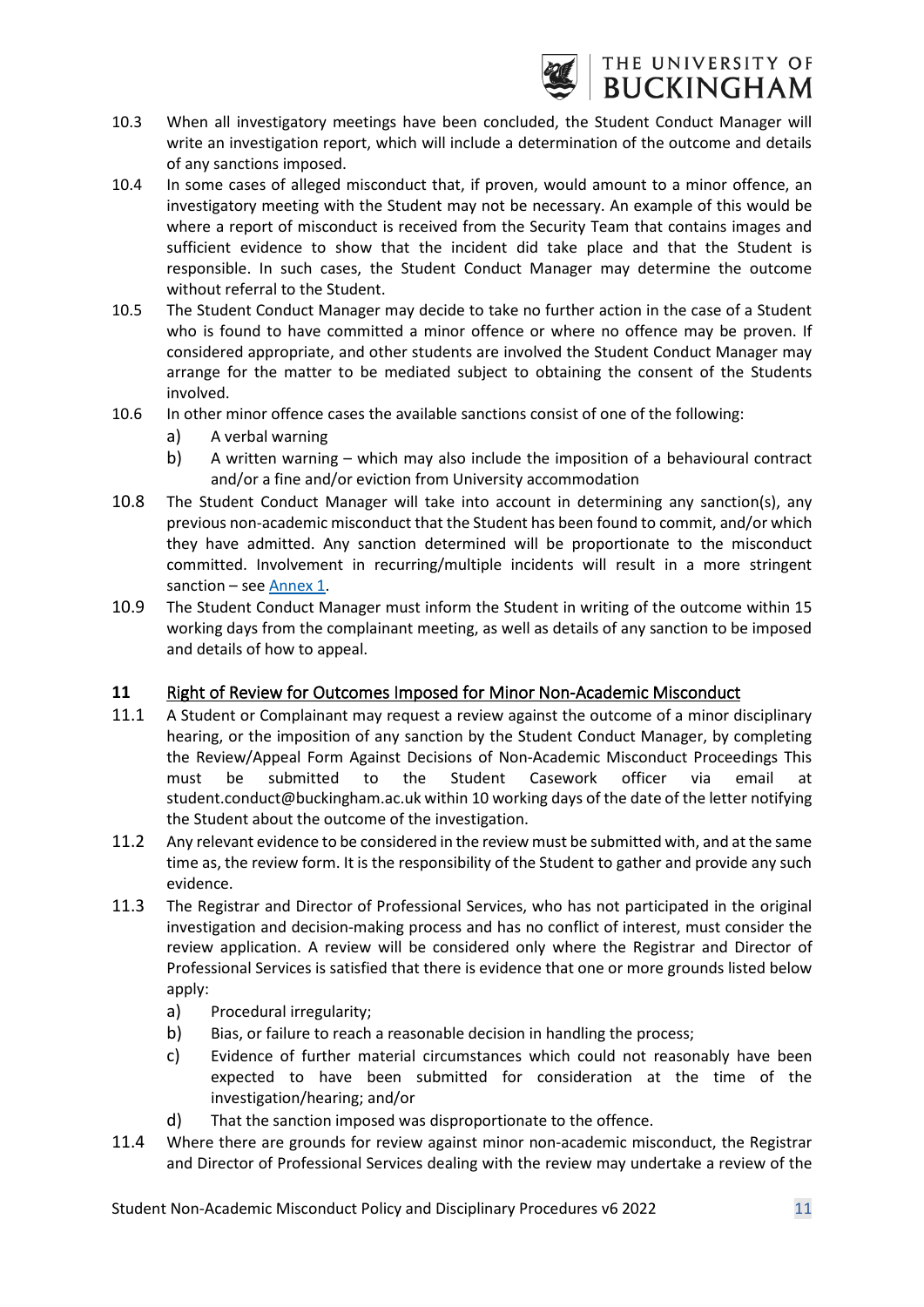

papers **but will not re-hear the case or interview the Student**. The person dealing with the review must decide to:

- a) Uphold the original decision; or
- b) Uphold the original decision but reduce the sanction;
- c) Overturn the original decision and remove the sanction; or
- d) In any case, in which new information is presented at the appeal stage causes The Registrar and Director of Professional Services to conclude that the offence is more serious than was originally considered, impose a greater sanction.
- 11.5 Where a request for review does not meet any of the grounds for review and/or is submitted out of time, the review may be dismissed, and the Student/Complainant notified as per 11.6 below.
- 11.6 The Student/Complainant will be notified of the decision within 10 working days of the receipt of the application for review by the reviewer.
- 11.7 Where a review is not upheld, a Completion of Procedures letter (COP) will be issued by The Student Conduct Team within 28 days of the date of the outcome. The COP will state that the Student/Complainant has exhausted the University's internal procedures and has the right to request a review of their case by the Office of the Independent Adjudicator (OIA).

#### <span id="page-11-0"></span>**12 Procedure for Major Offences**

- 12.1 The investigator must provide a report of their investigation in writing to the Major Offences Panel (see Section 12.3).
- 12.2 Notes from any such meeting will be used as evidence and submitted to the Major Offences Panel (see Section 12.3).
- 12.3 A Major Offences Panel consisting of a Dean/Associate Dean and a Registrar will be convened to consider and decide the outcome of the case. No one shall be appointed to the Panel who has already been involved with the case, or who has close connections with the Student or any Complainant. The Dean/Associate Dean will normally act as the Chair to the panel who will have a casting vote in the event of a deadlock between panel members.
- 12.4 The Student will be invited to attend a hearing of which written notification will be sent to the Student's University email account at least 10 working days before the date of the hearing, **except that**, where the Major Offences Panel considers that there are exceptional circumstances, a hearing may be convened urgently, in which case the Student will be informed of the reasons for the expedited hearing of which they will be given not less than 5 days' notice.
- 12.5 The Student has the right to be accompanied by a Supporter as at [Section](#page-8-1) 5.9 above, and the rules set out in [Sections 5.10](#page-9-0) an[d 5.11](#page-10-0) will apply.
- 12.6 The Student may seek personal testimonials from relevant University staff members. Any such testimonial should be submitted to the Student Casework officer at least 5 days before the hearing in order that they may be circulated to the Panel. The Student will be provided in good time, and in any event not less than 3 days before the hearing (1 day in the case of an urgent hearing), with the report of any investigator appointed to investigate the case.
- 12.7 The Student Casework Officer will circulate the case documentation to the Panel and the Student not less than 3 days before the date of the hearing, unless the hearing is expedited, in which case the case documentation must be circulated at least 24 hours before the hearing.
- 12.8 If the Student fails to attend the hearing, the Chair, with the agreement of the other members of the Panel, may proceed with the hearing in their absence.
	- a) The procedure at the hearing will be as follows: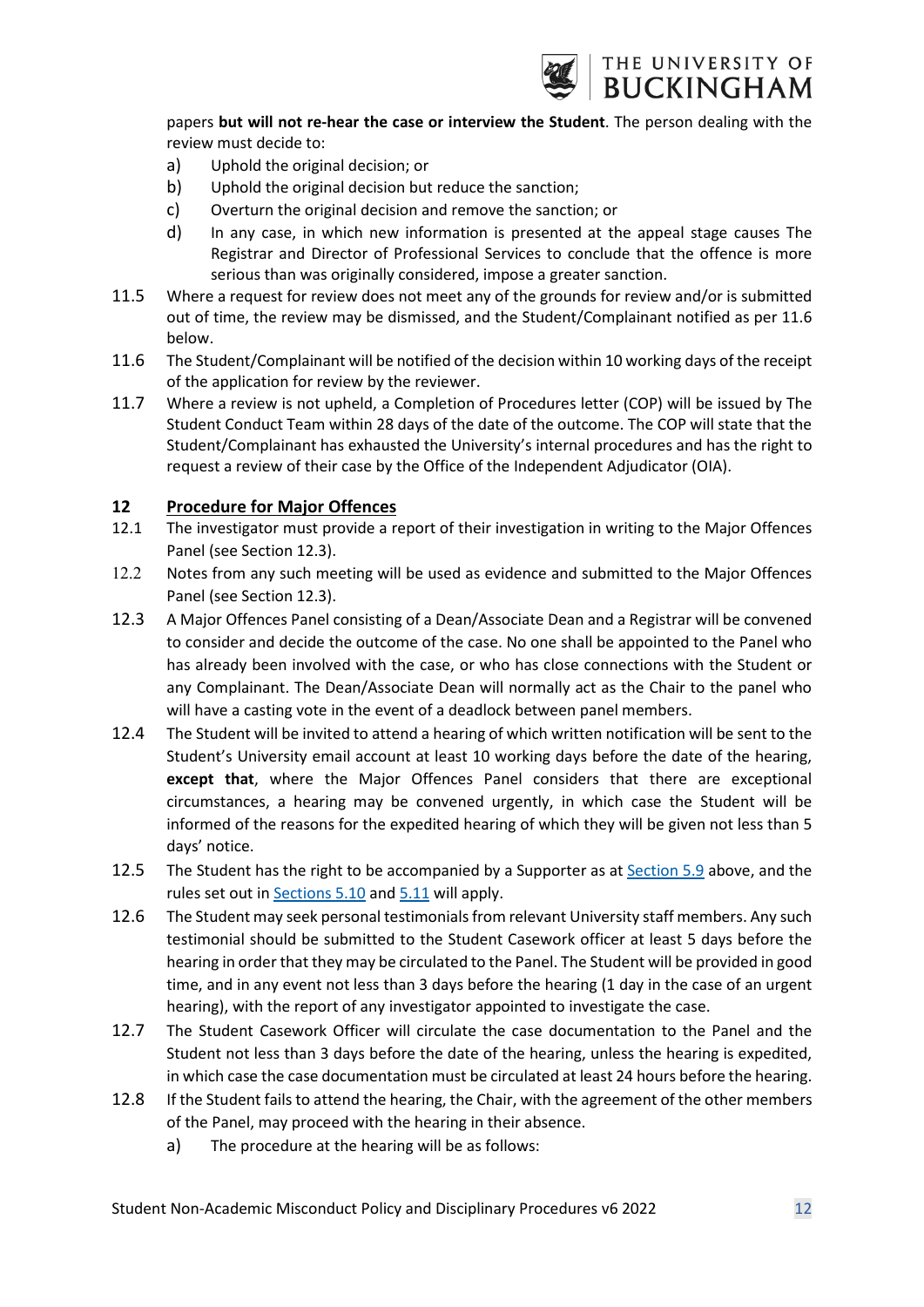

- b) The members of the Panel will meet without the Student or the Student Conduct Manager, present;
- c) The Student Conduct Manager and the Student (and any Supporter) will join the meeting; The Panel will summarise the alleged offence and any evidence collected;
- d) The Student will be asked to make a statement in response to the alleged offence;
- e) The Panel will question the Student;
- f) The Panel will hear any further representations from the Student regarding evidence submitted. If during the meeting the Student provides new evidence, which had not been made available before, the Chair of the Panel will decide whether the meeting should be postponed for the new evidence to be considered, or whether to dismiss the evidence and continue with the Hearing. In making this decision, the Chair should consider why this new evidence was not available before, along with the circumstances under which it has been obtained.
- g) The Student will be asked to make any concluding remarks;
- h) The Panel will hear any further statement and/or concluding remarks from the Student Conduct Manager;
- i) The Student Conduct Manager and the Student (and any Supporter) will be asked to leave the hearing. The Panel must then consider its decision and where relevant, make a recommendation to the Vice-Chancellor.
- j) If video conferencing is used, permission will be sought for the interview to be recorded. Once the notes have been completed, the recording will be deleted.
- 12.13 Following the hearing, the Student will normally be notified of the outcome in writing via email within 15 working days of the date of the hearing. The notification will confirm the imposition, if appropriate, of one or more of the following sanctions:
	- a) A written warning which may also include the imposition of a behavioural contract and or a fine
	- b) A final warning which may also include the imposition of a behavioural contract and/or a fine and/or eviction from University accommodation
	- c) A recommendation that the Vice-Chancellor (or a member of Council if the Vice-Chancellor believes there may be a conflict of interest) exercise the authority granted to them under the University Statutes 16.6e and Section 11.5 in the Scheme of Delegation to permanently expel the Student from the University, which includes expulsion from University facilities, grounds and premises.

The panel will take into account in determining any sanction(s), any previous non-academic misconduct that the Student has been found to commit, and/or which they have admitted. Any sanction determined will be proportionate to the misconduct committed. Involvement in recurring/multiple incidents will result in a more stringent sanction – see [Annex](#page-18-0) 1.

- 12.14 The notification of the outcome to the Student must include any sanction imposed and the written record of the hearing.
- 12.15 The Complainant may request a review of the outcome of a Major Offences Panel. The request for review must be lodged within 10 days of notification of the outcome by completing the [Review/Appeal Form Against Decisions of Non-Academic Misconduct Proceedings.](https://www.buckingham.ac.uk/wp-content/uploads/2022/01/NAMP-Review-Appeal-Form.pdf) This must be submitted to the Student Casework Officer via email at [student.conduct@buckingham.ac.uk.](mailto:student.conduct@buckingham.ac.uk) The review will be conducted by the Registrar and Director of Professional Services and an outcome will be issued within 28 days of receipt of the request. If the review is not upheld, a Completion of Procedures letter (COP) will be issued by the Student Conduct Team within 28 days of the date of the outcome. The COP will state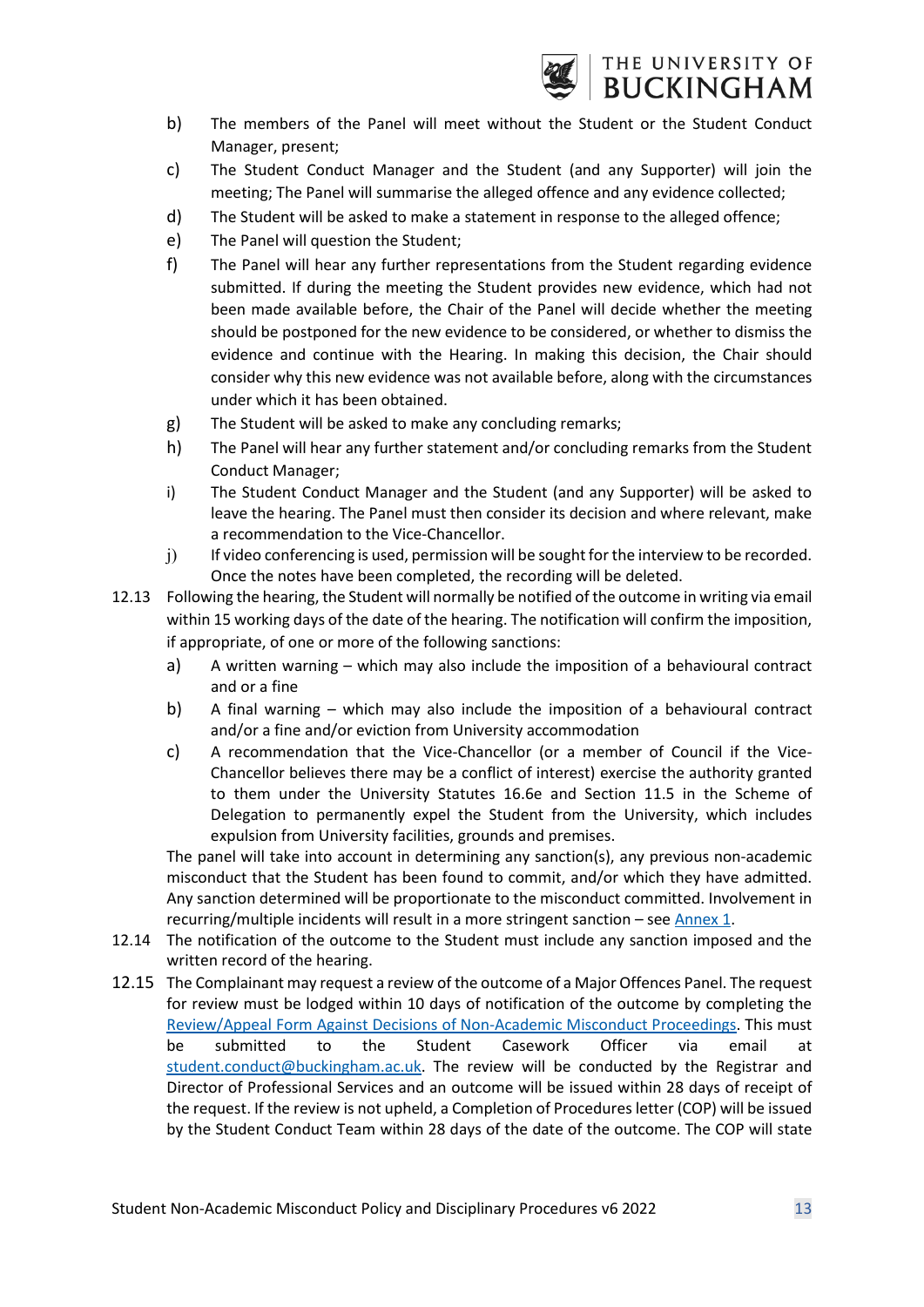

that the Complainant has exhausted the University's internal procedures and has the right to request a review of their case by the Office of the Independent Adjudicator (OIA).

#### <span id="page-13-0"></span>**13 Right of Appeal for Students against Outcomes Imposed for Major Non-Academic Misconduct**

- 13.1 A Student may exercise the right to appeal against the outcome of a Major Disciplinary Hearing by completing the Review/Appeal Form Against Decisions of Non-Academic Misconduct Proceedings and submitting it to the Student Casework Officer via email at student.conduct@buckingham.ac.uk within 10 working days of the date of the letter notifying the Student of the outcome of the disciplinary hearing. Any evidence that the Student wishes to be considered in the appeal must be submitted with the appeal application. It is the responsibility of the Student to gather and provide any relevant evidence with their appeal.
- 13.2 The University will aim to resolve the appeal within 28 calendar days of receipt of the appeal and must inform the Student of any anticipated delays.
- 13.3 An appeal against a finding of major non-academic misconduct, or a sanction imposed in relation thereto, will be conducted depending on the sanction(s) imposed.
- 13.4 Section 13.7 governs appeals relating to decisions permanently to expel a Student from the University.
- 13.5 Section 13.10 governs appeals from cases in which any other sanction(s) has been imposed.
- 13.6 An appeal may be considered only where there is evidence that one or more grounds listed below apply:
	- a) Procedural irregularity;
	- b) Bias, or failure to reach a reasonable decision in handling the process;
	- c) Evidence of further material circumstances which could not reasonably have been expected to have been submitted for consideration at the time of the investigation/hearing;
	- d) That the sanction imposed was disproportionate to the offence.
- 13.7 An appeal against a decision to recommend a permanent expulsion may be considered by a Major Appeal Panel (Expulsion), consisting of three independent members of Council who have not been involved in the previous proceedings and who do not have close connections with the Student or any Complainant. A member of the Student Conduct Team will be appointed as Secretary to the Appeal Panel and will record the proceedings.
- 13.8 The Major Appeal Panel (Expulsion) will appoint one if its members to act as Chair.
- 13.9 The Major Appeal Panel (Expulsion) must consider, based on the documents generated in the proceedings and submitted by the Student, whether the appeal application falls under one or more of the grounds in Section 13.6. If the Major Appeal Panel (Expulsion) agrees by a 2:1 vote or unanimously that one or more grounds apply, it will invite the Student to attend a meeting and must consider the appeal in line with [Section](#page-14-0) 14.
- 13.10 Any other application for appeal against a major offence finding may be considered by the Registrar and Director of Professional Services, or their nominee where there is a conflict of interest who, will consider, on the basis of the documents generated in the proceedings and submitted by the Student, whether the appeal application falls under one or more grounds of appeal in Section 13.6.
- 13.11 If the Registrar and Director of Professional Services or their nominee decides that the appeal falls within Section 13.6, the case will be referred to a Major Appeal Panel (other Sanctions), consisting of a Dean/Associate Dean and a Registrar who were not involved in the previous proceedings and who do not have close connections with the Student or any Complainant. In addition to the above members, the Student Conduct Team may also invite an independent health professional to join the panel where it is appropriate to do so.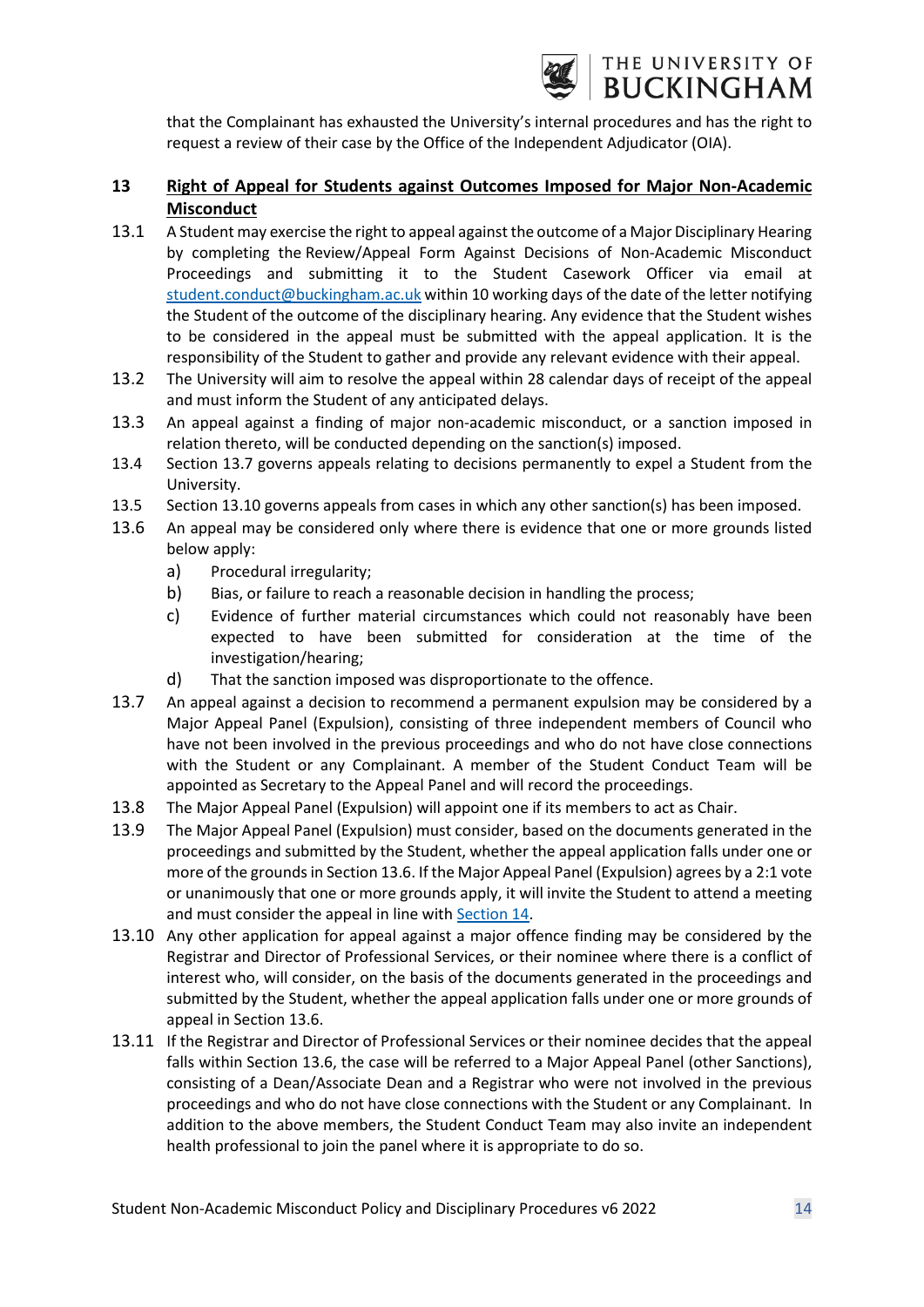

#### 13.12 The Major Appeal Panel (Other Sanctions) will hold a meeting as part of the proceedings, will invite the Student to attend such meeting, and will consider the appeal in line wit[h Section](#page-9-0) 14.

13.13 If the Registrar and Director of Professional Services or their nominee, or the Major Offence Appeal Panel (Expulsion) decides that the appeal does not fall within Section 13.6, the Student will be informed in writing of this decision and the reasons for it, within 10 working days from the submission of the appeal. A Completion of Procedures letter (COP) will be issued by Registry within 28 days of the date of the outcome. The COP will state that the Student has exhausted the University's internal procedures and has the right to request a review of their case by the Office of the Independent Adjudicator (OIA).

#### <span id="page-14-0"></span>**14 Procedures for Appeal Panels (Major Offences)**

- 14.1 The Student must be informed in writing of the date of the hearing at least 10 working days in advance. The Student may agree to attend the hearing, but the Major Appeal Panel may proceed with the meeting in the Student's absence, or in the absence of such agreement. The hearing may be held in person or online.
- 14.2 The Chair or nominee of the Major Offences Panel (see [Section](#page-11-0) 12.6) involved in the previous proceedings may be asked to attend the hearing.
- 14.3 The Student has the same right to accompaniment by a Supporter as at [Section](#page-5-0) 5.9 above, subject to the same condition as at [Sections 5.10](#page-9-0) and [5.11](#page-10-0) above.
- 14.4 Copies of all documents to be considered must be circulated to the Student, and the Major Appeal Panel members 5 working days prior to the hearing.
- 14.5 The hearing may begin with private discussions by the Major Appeal Panel to clarify matters of process.
- 14.6 The hearing shall then be conducted as follows:
	- a) The Student (with any Supporter) and the Chair or nominee of the Major Offences Panel may be invited to join the hearing;
	- b) The Student must be invited to make his or her representations;
	- c) The Appeal Panel may question the Student;
	- d) The member of the Major Offences Panel should be invited to make representations on behalf of the Major Offences Panel;
	- e) The Major Appeal Panel should question the member of the Major Offences Panel;
	- f) Once all questions have been asked and answered, the member of the Major Offences Panel should be invited to make any closing remarks;
	- g) The Student may be invited to make any closing remarks;
	- h) The Major Appeal Panel must end the meeting to consider its decision.
- 14.7 The Major Appeal Panel may:
	- a) Uphold the original decision and sanction imposed;
	- b) Uphold the original decision but reduce the sanction imposed;
	- c) Overturn the original decision and invalidate the sanction imposed; or
	- d) Impose a greater sanction (in any case in which new information presented at the appeal stage causes the Major Appeal Panel to conclude that the offence is more serious than was originally considered).
- 14.8 The Student will be informed of the outcome of the appeal in writing within 5 working days. Confirmation of the outcome of the appeal will also be sent to the complainant. The outcome letter should state the decision of the panel and any recommendations that have been made.
- 14.9 Where the appeal is not upheld, a Completion of Procedures letter will be issued by Registry within 28 days of the appeal outcome. The COP will state that the Student has exhausted the University's internal procedures and has the right to request a review of their case by the Office of the Independent Adjudicator (OIA).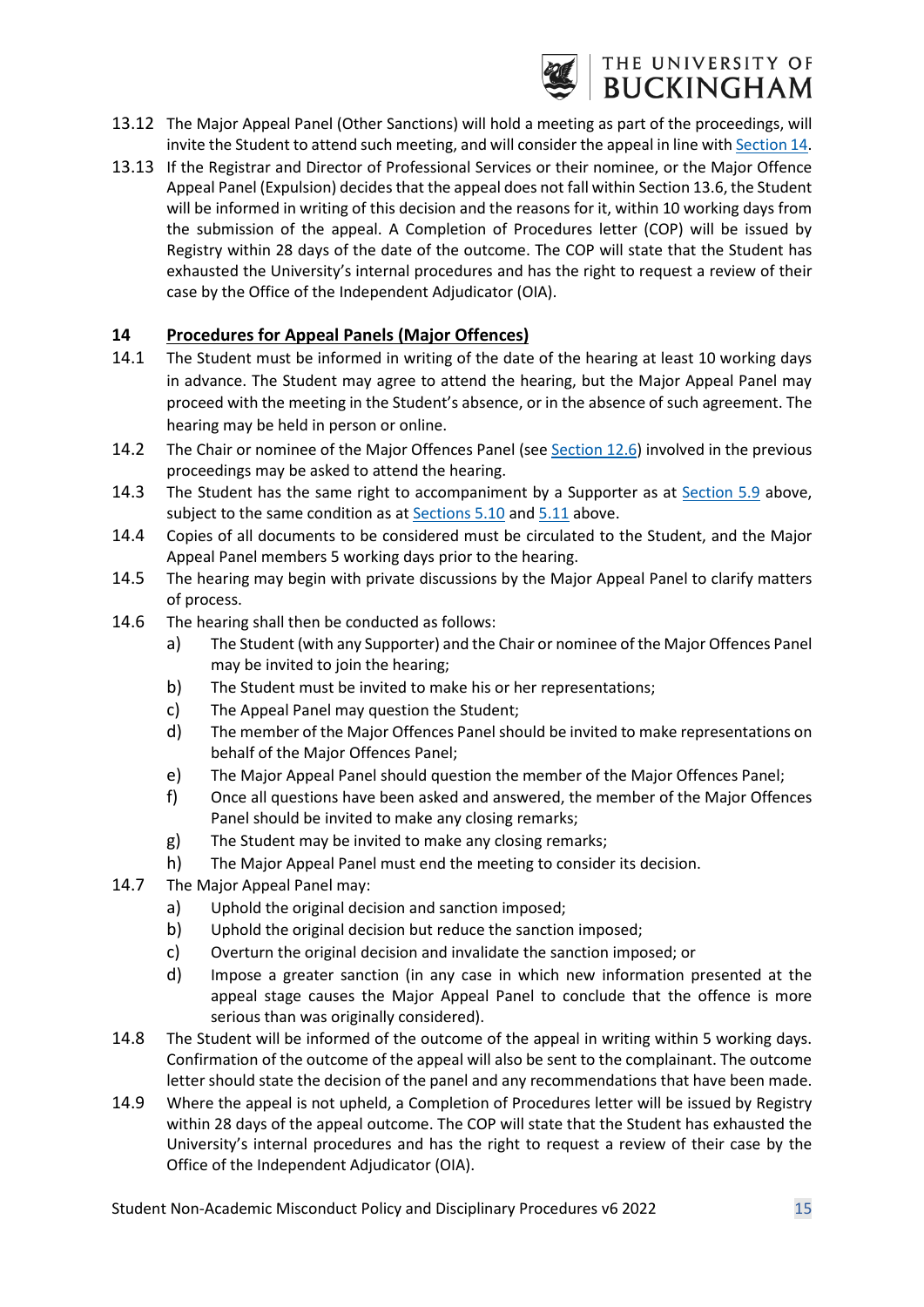

#### <span id="page-15-0"></span>**15 Non-academic Offences and Criminal Investigation**

- 15.1 The University must cooperate with any police investigation related to a case of non-academic misconduct.
- 15.2 In any case in which alleged non-academic misconduct is subject to police investigation:
	- a) any internal procedures relating to the alleged non-academic misconduct must be suspended until the police investigation and (if relevant) any criminal proceedings are complete;
	- b) The University may impose precautionary or preventative measures where necessary to protect and/or to discharge its legal obligations to students, staff and/ or the wider community (see [Section](#page-16-0) 16);
	- c) The Student Conduct Manager responsible for the case should make regular contact with the Student and/or the police;
	- d) The Student must be under a duty to keep the Student Conduct Manager informed of any developments in the police investigation and any criminal proceedings.
- 15.3 In any case in which a student is convicted of a criminal offence in connection with matters which may fall within the scope of this policy and these procedures, the following should apply:
	- a) If the student is sentenced to a period of imprisonment which has the effect that the student is unable to attend the University, his or her studies may be temporarily suspended pending the outcome of any disciplinary procedure;
	- b) Automatic withdrawal from study in cases of imprisonment for more than 12 months
	- c) [Other than in a case of automatic termination], the Student Conduct Manager should determine whether the offence(s) amount to a breach of the University's Regulations falling within the scope of this policy and these disciplinary procedures;
	- d) In the event of a conviction for non-academic misconduct falling within the scope of this policy and these procedures, the Student Conduct Manager should determine whether the misconduct amounts to a major or minor offence.
	- e) Conviction shall be taken as conclusive evidence that the alleged offence has occurred, with the effect that the University will not carry out its own investigation.
	- f) The relevant disciplinary procedure must be followed to determine sanctions, adjusted if necessary to take account of any inability on the Student's part to attend.
	- g) In determining any sanction to be imposed on a Student who has been convicted of a criminal offence, the focus of those determining sanctions should be on:
		- i Any risk posed by the Student to other students and members of staff;
		- ii Any negative impact the Student's misconduct may have, or have had, on the University's reputation;
		- iii Whether the Student's misconduct prevents or interferes, or has prevented or interfered, with the normal operations of the University;
		- iv Whether the Student's misconduct has impacted negatively on the University's relationship with the local community, key individuals, agencies or stakeholders.
	- h) In determining any sanction to be imposed, consideration will also be taken of any criminal sanction imposed on the Student.
- 15.4 In any criminal case in which a Student is acquitted of criminal charges related to matters that may fall within the scope of this policy and these procedures, the Student Conduct Manager will consider whether there is evidence based on which the Student could be found to have committed non-academic misconduct. In reaching this decision, the Student Conduct Manager shall proceed on the basis that the acquittal will be taken as conclusive evidence that the Student has not committed any criminal offence of which they have been acquitted.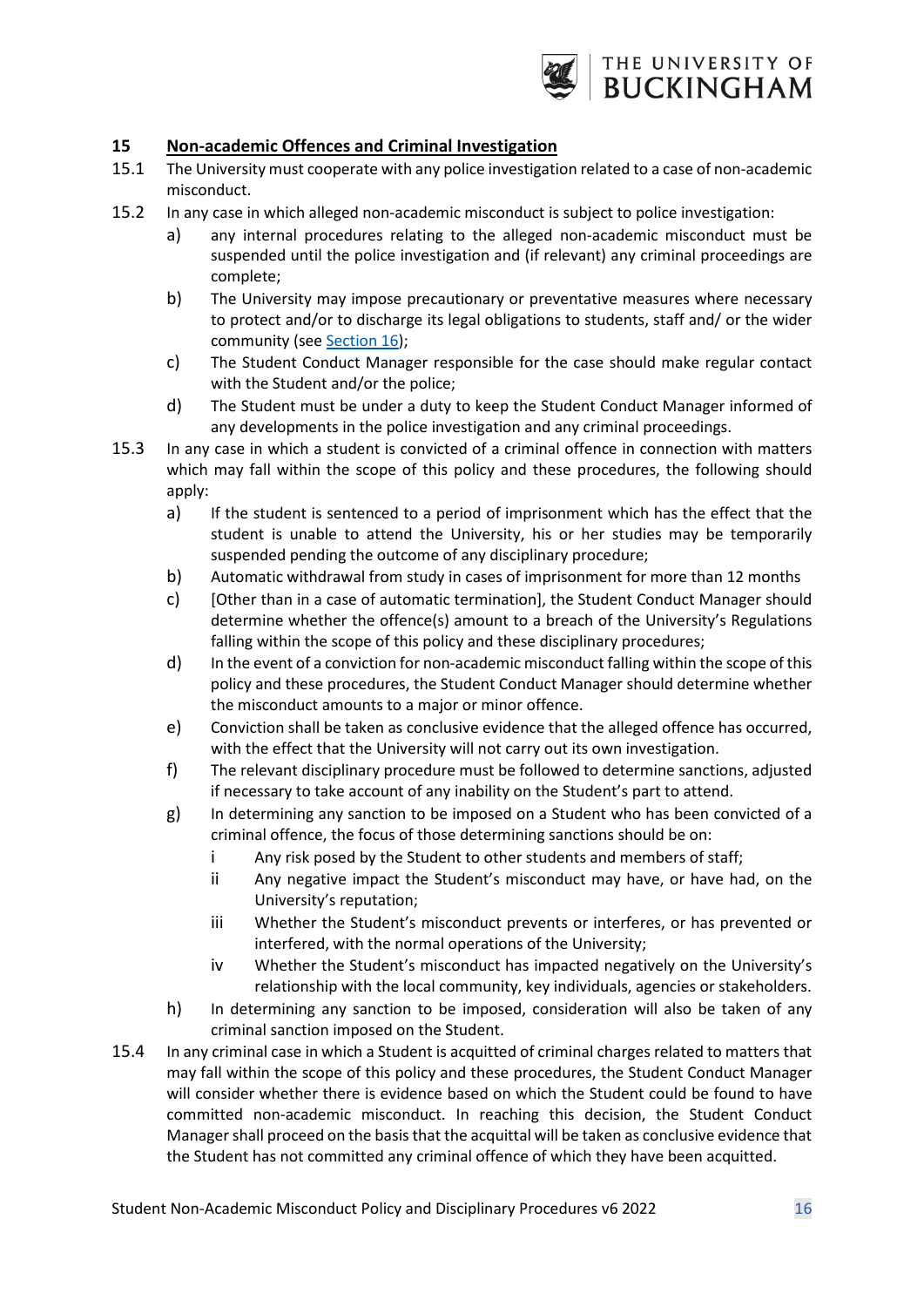

## THE UNIVERSITY OF **BUCKINGHAM**

- 15.5 If the Student Conduct Manager considers that there is such evidence, they will consider whether the possible misconduct would amount to a major or minor offence and will advise the Registrar and Director of Professional Services accordingly.
- 15.6 No disciplinary action should normally be taken in such a case without the authorisation of the Registrar and Director of Professional Services, who will take into account the impact on the Student of the criminal proceedings resulting in the acquittal in determining whether any disciplinary procedures should be initiated.

#### <span id="page-16-0"></span>**16 Precautionary/Preventative Measures**

- 16.1 In any case in which a Student is alleged to have committed non-academic misconduct, or is being investigated by the police in connection with any criminal offence, or has been charged with or convicted of any criminal offence, the Student Conduct Manager should carry out a risk assessment to determine:
	- a) Whether the nature of the alleged non-academic misconduct, the circumstances in which it is alleged to have occurred, or any other circumstances have the effect that the Student poses an unacceptable risk to any other member of the University's community or to the wider community by reason of his or her continued attendance at the University (or at any other place in connection with his or her studies at the University);
	- b) Whether the Student's continued attendance at the University (or at any other place in connection with their studies at the University) may pose an unacceptable risk to the Student them self;
	- c) Where the Student's continued presence within the University, or attendance at the University (or at any other place in connection with his or her studies at the University), may prevent and or jeopardise any investigation into the Student's alleged misconduct.
- 16.2 In carrying out any risk assessment, the Student Conduct Manager may take into account the views of any Complainant and other relevant parties.
- 16.3 The Student Conduct Manager may decide, after conducting the risk assessment above, that:
	- a) The Student must be required to agree in writing to specific conditions under a precautionary/preventative contract as a condition of continued attendance. Such a contract will not be considered as a sanction. The imposition of a requirement that a Student enter such a contract will not indicate any presumption that the Student is guilty of the alleged non-academic misconduct;
	- b) A request must be made to the Registrar and Director of Professional Services (in the case of misconduct amounting to a major offence) or the Assistant Registrar Student Administration (in the case of misconduct amounting to a minor offence) to exercise the authority granted under University Statutes to suspend the Student from any class or classes and/or to exclude the Student from any or all of the University's grounds and premises. No such exclusion will indicate any presumption that the Student is guilty of the alleged non-academic misconduct.
- 16.4 Any contract imposed under Section 16.3(a) will clearly outline the restrictions imposed on the Student. Such restrictions should relate to the Student's access to University premises or facilities; to their contact with another student or students; and/or to their discussion of disciplinary proceedings with fellow students.
- 16.5 Any decision by the Registrar and Director of Professional Services or the Assistant Registrar Student Administration pursuant to a request made under Section 16.3(b) must be subject to regular review at periods of no more than three months where proceedings have not yet concluded, with consideration being given to any relevant changes in the circumstances.
- 16.6 The Student must remain under a duty to keep the University informed of any changes in their circumstances, including during any period of suspension, and to cooperate with the University.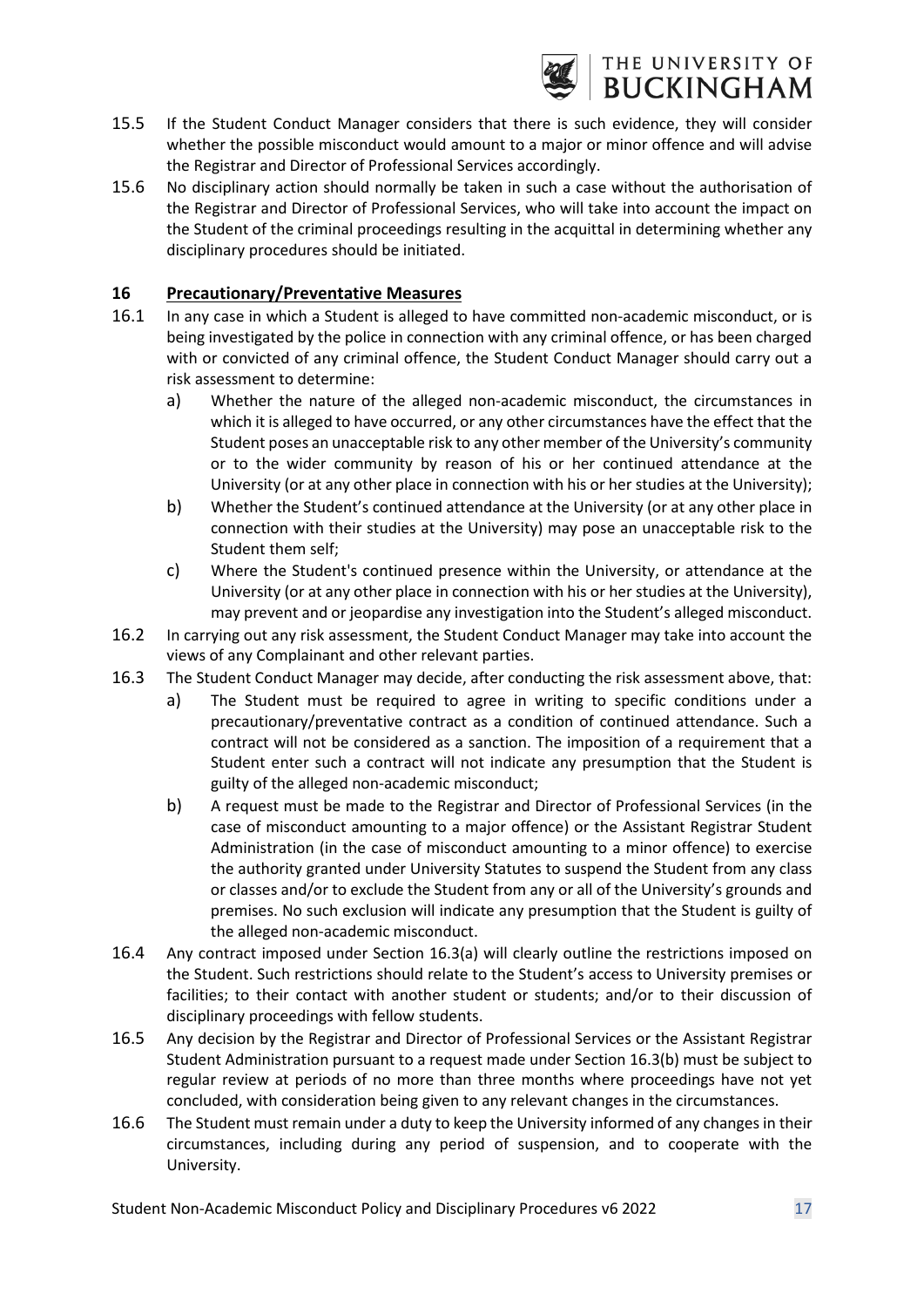

## THE UNIVERSITY OF **BUCKINGHAM**

- 16.7 Failure by the Student to adhere to the terms of any contract imposed under Section 16.3(a) must be dealt with as an act of non-academic misconduct and may be subject to sanction under this policy and these procedures, and /or to a request under 16.3(b).
- 16.8 Any decision to impose a contract on the Student pursuant to Section 16.3(a), and any decision of the Registrar and Director of Professional Services or the Assistant Registrar Student Administration to exercise the authority referred to in Section 16.3(b) above, together with the reasons for such a decision, should be communicated verbally to the Student in the first instance.
- 16.9 Where such a decision has been communicated verbally, written confirmation of the decision and the reason for this decision will be emailed to the Student's University email address within 2 working days of the verbal communication.

#### <span id="page-17-0"></span>**17 Reporting and Monitoring**

- 17.1 Records of minor and major offences must be held by the Student Conduct Manager.
- 17.2 Information in respect of disciplinary offences must be reported as necessary to the relevant School, University's service(s) and/or Regulatory Body.
- 17.3 The Student Conduct Manager should compile an annual report of all minor and major nonacademic misconduct cases for submission to Senate and RACC at the end of each calendar year.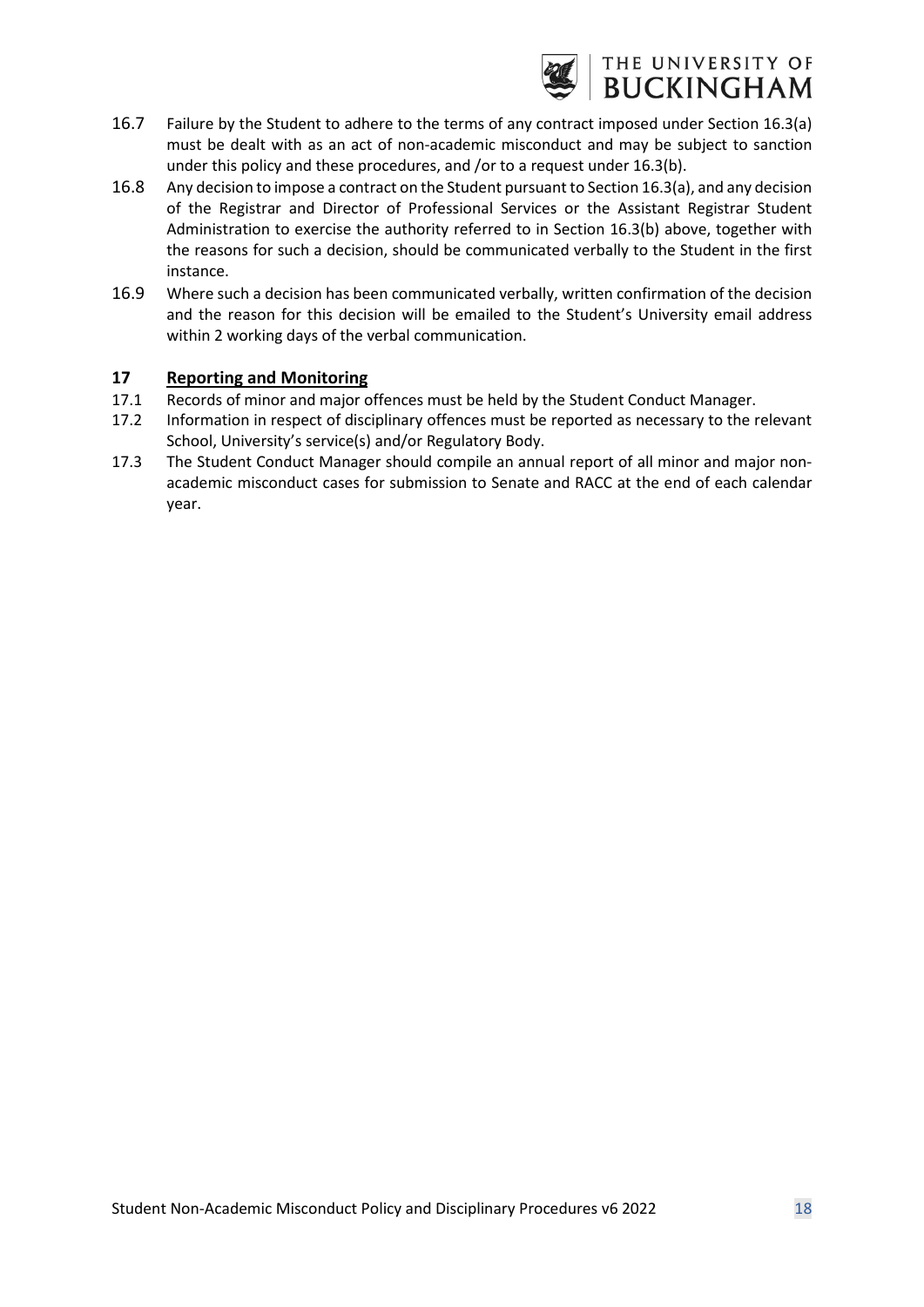

#### <span id="page-18-0"></span>**Annex 1 – Misconduct, Outcomes and Policies**

This Annex provides guidance on the type of conduct falling within the scope of the Non-Academic Misconduct Policy and Procedures. Any previous findings of misconduct made against a Student may be taken into account when determining what sanctions should be imposed in relation to subsequent misconduct.

The examples of unacceptable behaviour listed below are not exhaustive and the University may bring action in relation to other unacceptable behaviour.

|           | <b>Example of misconduct</b>                                                                                                                                                                                                                                                                                                                                                                                                                                                              |
|-----------|-------------------------------------------------------------------------------------------------------------------------------------------------------------------------------------------------------------------------------------------------------------------------------------------------------------------------------------------------------------------------------------------------------------------------------------------------------------------------------------------|
|           | <b>Physical Misconduct</b>                                                                                                                                                                                                                                                                                                                                                                                                                                                                |
|           | Punching<br>Kicking<br>Slapping<br>Hair pulling<br><b>Biting</b><br>Pushing<br>Shoving                                                                                                                                                                                                                                                                                                                                                                                                    |
|           | <b>Sexual misconduct</b>                                                                                                                                                                                                                                                                                                                                                                                                                                                                  |
| $\bullet$ | Sexual intercourse or engaging in a sexual act without consent<br>Attempting to engage in sexual intercourse or engaging in a sexual act without consent<br>Sharing private sexual materials of another person without consent<br>Kissing without consent<br>Touching inappropriately through clothes without consent<br>Inappropriately showing sexual organs to another person<br>Repeatedly following another person without good reason<br>Making unwanted remarks of a sexual nature |
|           | <b>Abusive Behaviour</b>                                                                                                                                                                                                                                                                                                                                                                                                                                                                  |
| $\bullet$ | Threats to hurt another person<br>Abusive comments relating to an individual's sex, sexual orientation, religion or belief, race,<br>pregnancy/maternity, marriage/civil partnership, gender reassignment, disability or age<br>Acting in an intimidating and hostile manner<br>Use of inappropriate language<br>Repeatedly contacting another person (by phone, email, text or on social networking sites)<br>against the wishes of the other person                                     |
|           | Other bullying or harassment                                                                                                                                                                                                                                                                                                                                                                                                                                                              |
|           | Behaviour that is unwelcome, uninvited and causes a detrimental effect<br>Verbal aggression<br>Using discriminatory language                                                                                                                                                                                                                                                                                                                                                              |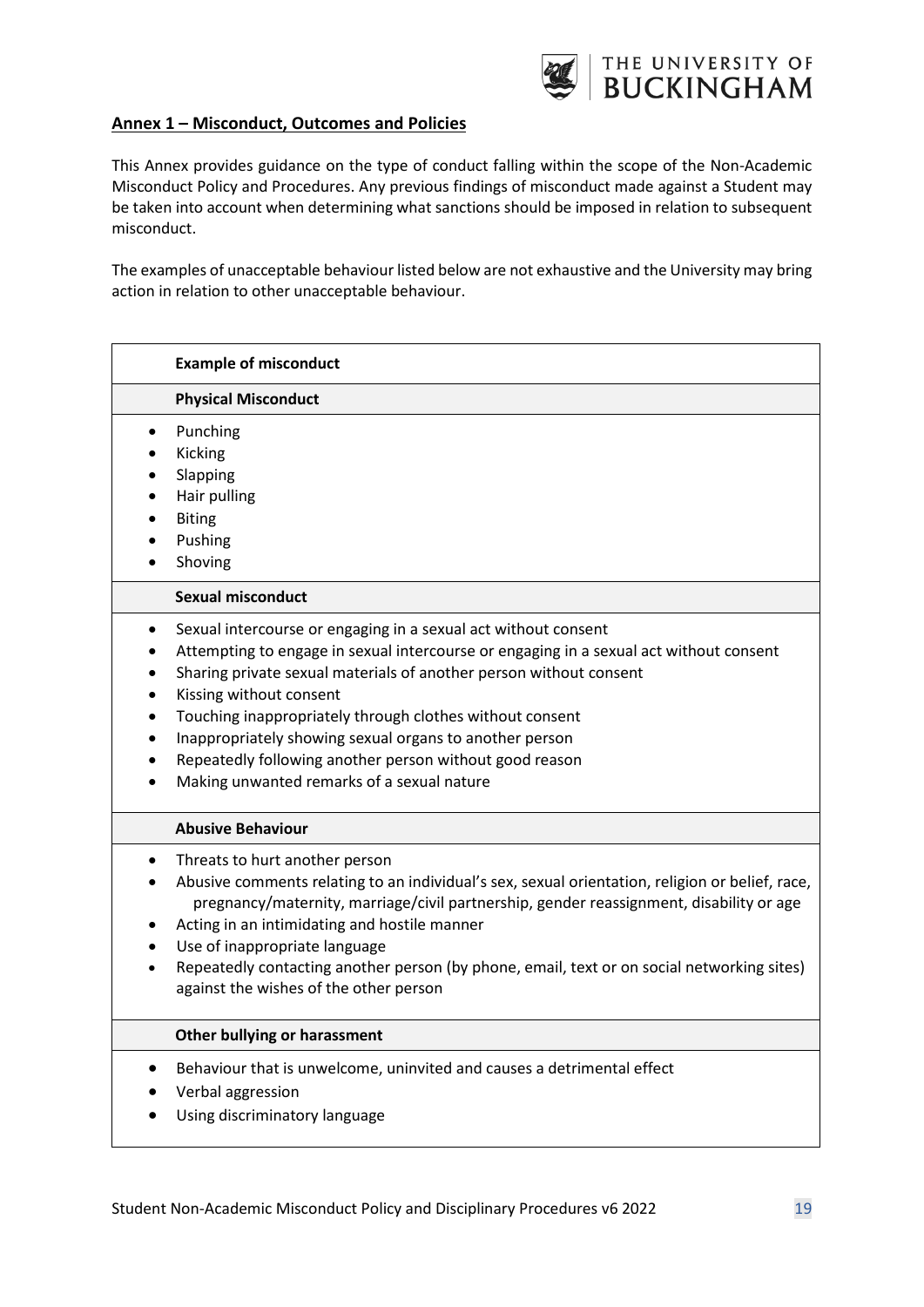

#### **Damage to Property**

- Causing significant damage to University property or the property of students or employees of the University or visitors to the University
- Causing minor damage to University property or the property of students or employees of the University or visitors to the University

#### **Unauthorised Taking or Use Of Property**

- Unauthorised entry onto or unauthorised use of University premises
- Taking property belonging to another without permission
- Misuse of University property (for example computers and laboratory equipment)

#### **Drugs**

- Dealing/Supplying of illegal drugs
- Possession/use of illegal drugs and dangerous substances

#### **Alcohol-related behaviour / Causing a Health or Safety Concern**

- Behaviour which may endanger the health, safety or wellbeing of other students, staff or University property
- Act/omission that caused or could have caused a health and safety concern on University premises or during University activities (for example, disabling fire extinguishers)

#### **Operational Obstruction**

- Improper interference with the functions, duties or activities of any student or employee of the University or any authorised visitor to the University
- Behaviour which has damaged or could have damaged the reputation of the University

#### **Misconduct in accommodation**

- Smoking/Vaping within University accommodation
- Excessive noise Noise nuisance between the hours of 11.30pm 07.30am / Instances of noise complaints specifically between the hours 10.00pm – 07.00am within designated quiet accommodation
- Possession of Candles (either lit or unlit) in University accommodation
- Non-compliance with fire drills
- Causing a health or safety concern Tampering with smoke alarms/fire equipment/fire alarms, or any other health and safety concern